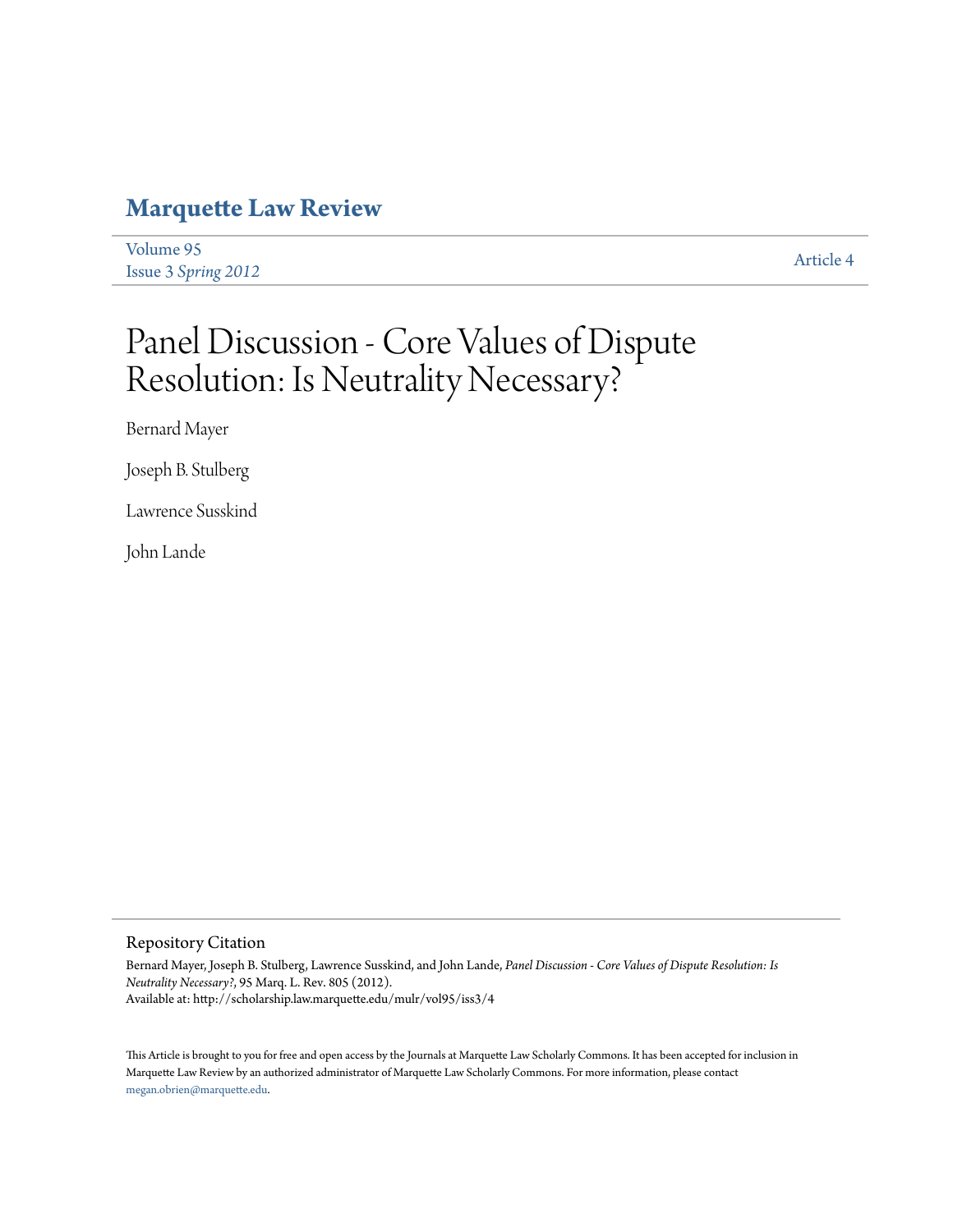# **PANEL DISCUSSION**

# **CORE VALUES OF DISPUTE RESOLUTION: IS NEUTRALITY NECESSARY?\***

#### PANELISTS

Bernard ("Bernie") Mayer *Professor at the Werner Institute for Negotiation and Dispute Resoultion at Creighton University*

Joseph ("Josh") B. Stulberg

*John W. Bricker Professor of Law The Ohio State University Moritz College of Law* 

Lawrence ("Larry") Susskind

*Ford Professor of Urban and Environmental Planning at MIT, Visiting Professor of Law at Harvard, and founder of the Consensus Building Institute* 

# MODERATOR

# John Lande

*Isidor Loeb Professor and former director of the LL.M. Program in dispute resolution at the University of Missouri School of Law. His scholarship focuses on many aspects of dispute system design and lawyering.* 

<sup>\*</sup> The following discussion is an edited version of a panel discussion that occurred at Marquette University Law School on September 23, 2011.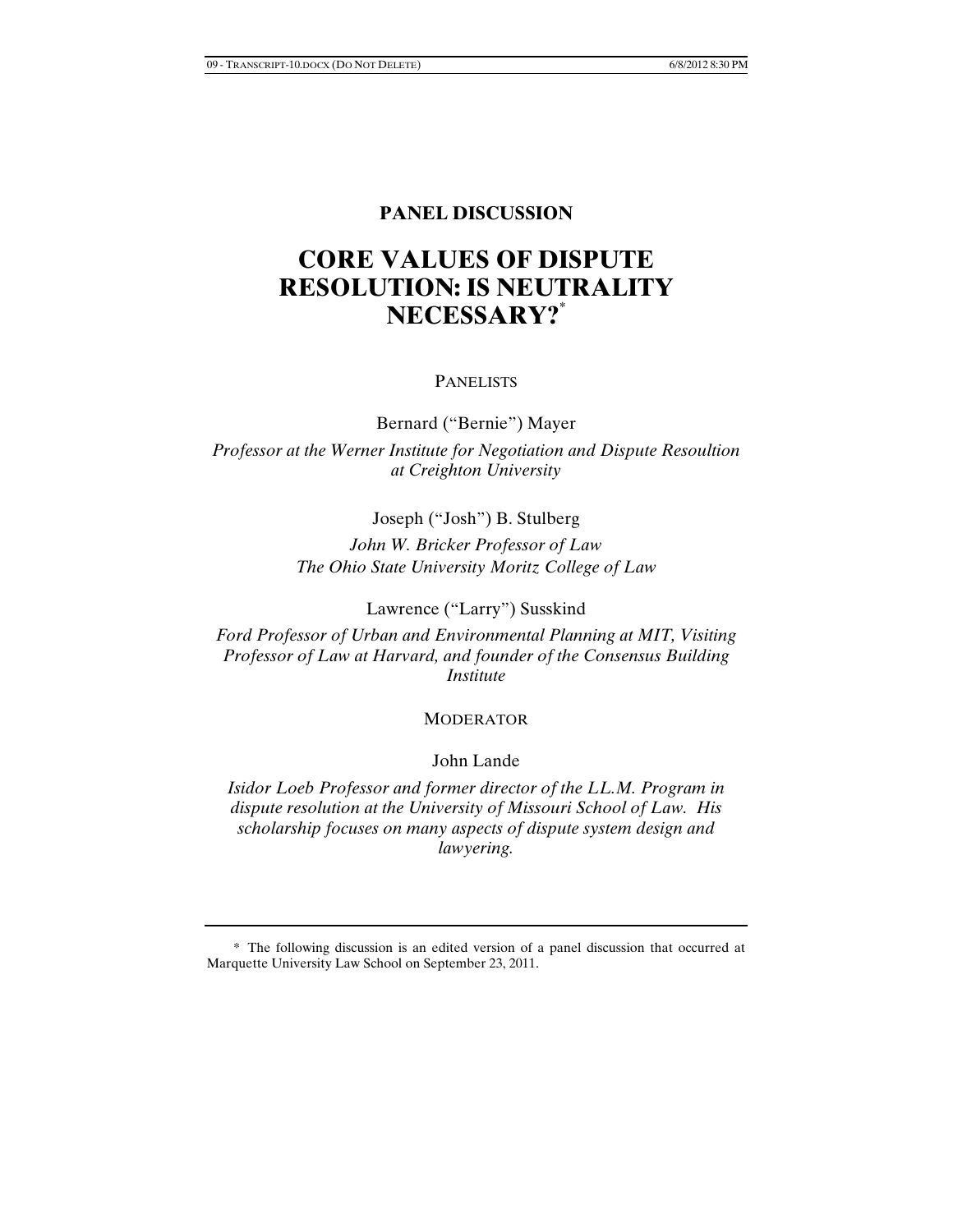**JOHN LANDE**: We have with us today Larry Susskind, Josh Stulberg, and Bernie Mayer, true pioneers in the field. I assume that most of you know who they are. If you don't, look it up. It's in the book.

Basically, our session is about *Core Values of Dispute Resolution: Is Neutrality Really Necessary?* We are going to focus on the issue of neutrality in terms of concerns about autonomy and substantive fairness. These goals may be implicit in neutrality, though not necessarily.

Josh and Larry had a debate about this in print thirty years ago, 1981, in the *Vermont Law Review*.<sup>1</sup> Part of the idea behind this panel was that we're going to revisit that debate. One thought was to have them each summarize what they said and they decided that what I should do as the moderator is read a summary from Ellen Waldman's new book: *Mediation Ethics*,<sup>2</sup> which I haven't read—it's hot off the press—so hot that I haven't gotten it yet, but Larry got it—it's Josh's copy. It's very slow to get to Missouri.

What they have asked me to do is that, and in the interests of time, I will read a summary from Ellen's book. Although I normally don't like to read things, they held a gun to my head. Here's a summary, we're going to start with this, and we are just going to have a conversation among the three of them. If there's too much agreement, I will jump in and try to fix that. We will have a conversation and engage all of you, as well, after a little bit.

Waldman summarized the debate as follows:

In the early 1980s, a celebrated exploration of these issues took place in the *Vermont Law Review* in which scholars Lawrence Susskind and Josh Stulberg battled over the question of mediator accountability. Pursuing the question in the context of environmental mediation, Susskind argued that it is not enough for mediators to guarantee full party participation, capacity, and balanced exchange. Susskind claimed that "the success of a mediation effort must also be judged in terms of fairness and stability of agreements that are reached." Environmental mediation treats resources—air, water, land—that affect

<sup>1.</sup> *See* Joseph B. Stulberg, *The Theory and Practice of Mediation: A Reply to Professor Susskind*, 6 VT. L. REV. 85 (1981); Lawrence Susskind, *Environmental Mediation and the Accountability Problem*, 6 VT. L. REV. 1 (1981).

<sup>2.</sup> ELLEN WALDMAN, MEDIATION ETHICS: CASES AND COMMENTARIES (2011).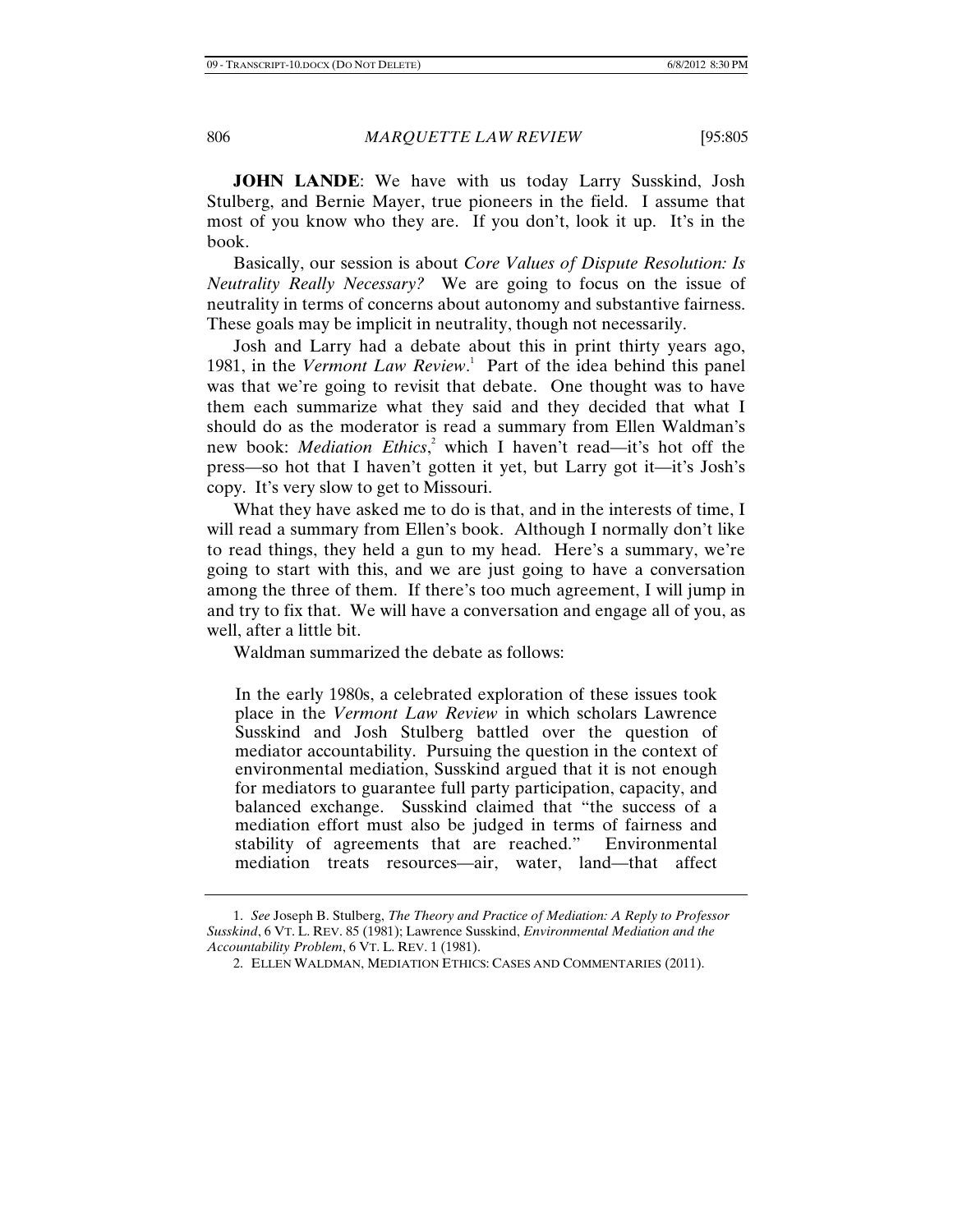communities at large, not simply the parties at the table. Susskind was concerned that private negotiations over these public goods might yield wasteful and damaging outcomes. What if a powerful development company were able to bulldoze its way over representatives from an agency charged with protecting endangered animals, fragile ecosystems, or precious river rights? Valuable public spaces might be lost or compromised. To prevent this, Susskind asserted, environmental mediation needed to accept responsibility for ensuring "(1) that the interests of parties not directly involved in negotiations, but with a stake in the outcome, are adequately represented and protected; (2) that agreements are as fair and stable as possible; and (3) that agreements reached are interpreted as intended by the community-at-large and set constructive precedents."

Stulberg forcefully demurred, objecting that nothing in the mediator's "obligations of office" equips or entitles him to assume the role of "social conscience, environmental policeman or social critic." Stulberg argued that parties will reveal dealenabling information—"statement[s] of . . . priorities, acceptable trade-offs . . . desired timing for demonstrating movement and flexibility"—only if they know that the mediator has no stake in the outcome. Mediators can choose to end their involvement in a negotiation that they feel is leading to an unfair outcome, but "that judgment is one for the mediator qua moral agent, not mediator [qua mediator] to make." In other words, for Stulberg, assuming responsibility for the fairness of the agreement represents a tragic abandonment of the neutral stance and an unwarranted expansion of the mediator's proper role.

Following Stulberg and Susskind's debate, the rest of the 1980s witnessed a flowering of criticism centered on the dangers of mediation's legal and narrative agnosticism. Commentators ranging from Yale Law School professor Owen Fiss to anthropologist and social critic Laura Nader pointed to the alternative dispute resolution movement as a threat to public values such as equality and due process.

Critical-race theorists and feminists worried that mediation's neglect of social norms meant that women and minorities would be denied the benefits that newly enacted civil rights legislation sought to confer. How ironic, they noted, that progress toward gender- and racially sensitive laws in the formal adversarial system would be accompanied by a move to push cases out of that venue and toward more informal, less protective settings.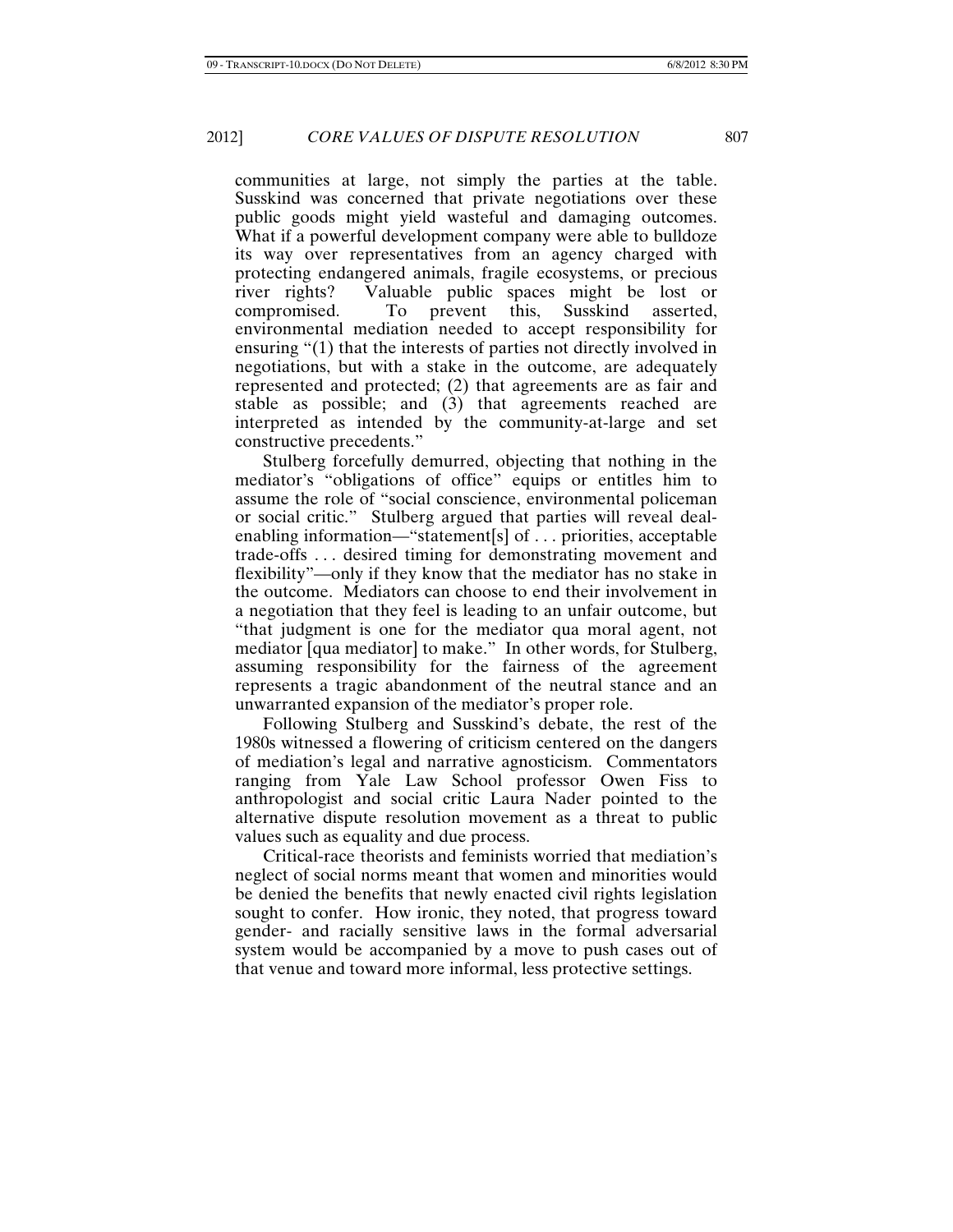More than twenty years later, the ranks of mediation's critics have thinned. Commentators today are more likely to lament that mediation looks too much like the judicial hearing, not too little. Warnings that mediation delivers "second-class justice" to those who can't afford the price of entry to court have been supplanted by those who complain that it's now hard to tell the difference.

Still, Susskind's worry that private negotiations over public goods threaten important societal values continues to resonate. The call for mediators to pay attention to the ripple effects of what they do can be seen in a number of state ethics codes that support the notion that mediators may need to intervene, or at the least withdraw, when private party negotiations threaten to yield patently unfair outcomes.<sup>3</sup>

**JOHN LANDE:** So that was Ellen Waldman's very excellent summary about the debate and the issues. So I'm going to turn first to Larry, then to Josh, and then finally to Bernie to comment on, looking back thirty years, what they think about these issues? Larry, why don't you start off.

**LARRY SUSSKIND**: Thanks, and thanks for the invitation. It's fun to be in this kind of setting. I'm going to take seriously the idea that—as we begin to talk and as the conversation goes throughout the next couple days—I can get you not to just think about mediation in the form that you do it all the time but about other forms of mediation as well. There are those of us who do mediation that is not court-connected or mediation that isn't teed up for us by a conveyor belt of institutional rules. We have to make the occasions happen. We have to help the parties identify each other, and then we need to figure out how to run an informal problem-solving process when litigation is going on amongst the same people simultaneously in other contexts. I'm going to take seriously the idea that I can get you to step out of the context of family court-connected mediation as we talk about a concept like neutrality. So I'm challenging you to hear other dimensions in the discussion.

<sup>3.</sup> This excerpt was reprinted from MEDIATION ETHICS: CASES AND COMMENTARIES. *Id.* at 117–18 (footnotes omitted) (citing and quoting Stulberg, *supra* note 1; Susskind, *supra*  note 1; Owen M. Fiss, *Against Settlement*, 93 YALE L.J. 1073 (1984); NO ACCESS TO LAW: ALTERNATIVES TO THE AMERICAN JUDICIAL SYSTEM (Laura Nader ed., 1980); and Laura Nader, *The ADR Explosion—The Implications of Rhetoric in Legal Reform*, 8 WINDSOR Y.B. ACCESS TO JUST. 269 (1988)).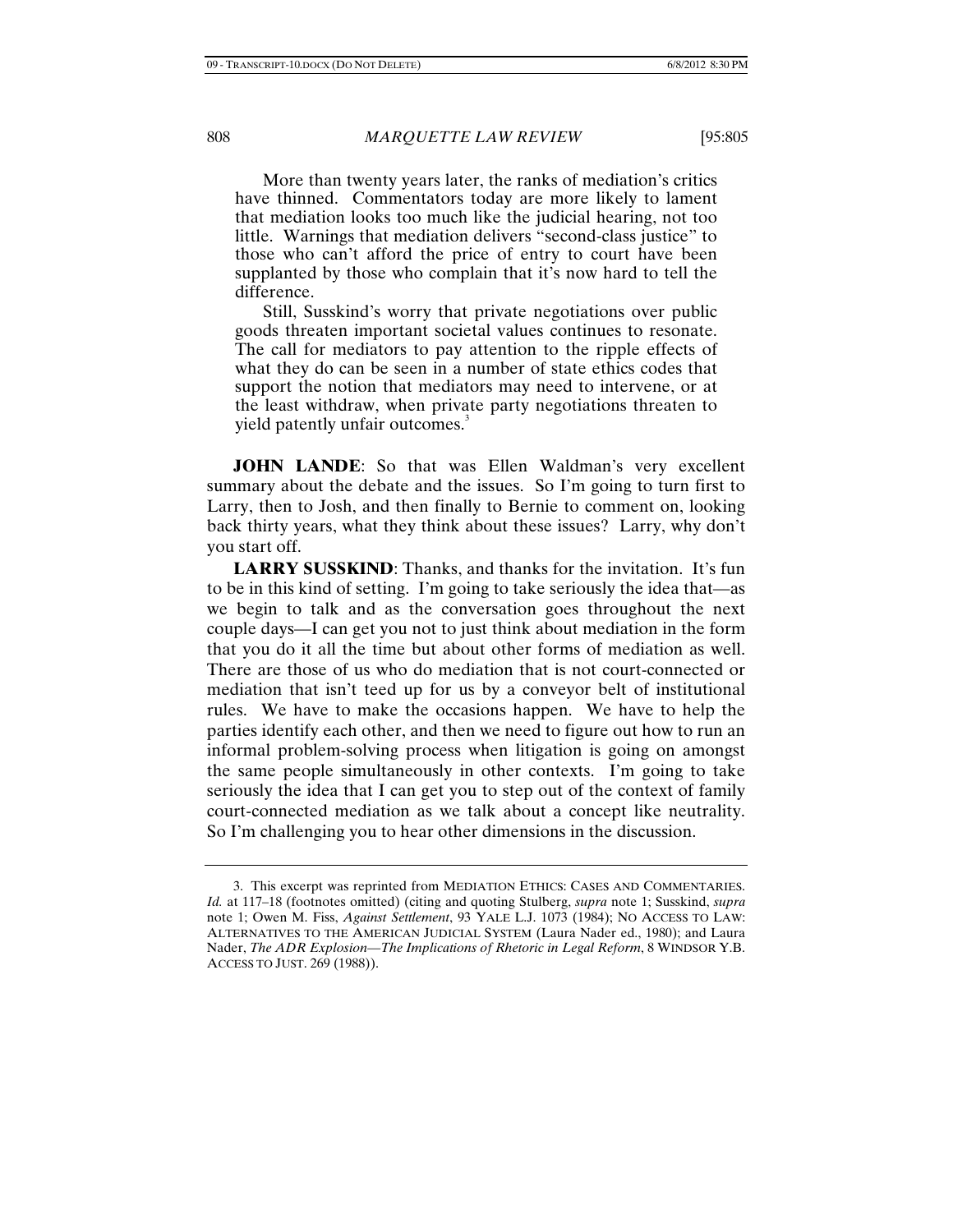I just raised two ideas to bring the argument to the present. I'm involved with various types of mediation—human rights cases, environmental cases, cases between two companies that don't want to go to court because they are desperately trying to protect their intellectual property and yet they need to work something out—all kinds of conflicts where going to court is not relevant, not what the parties want to do. And so, now, all the questions that you just heard John read about take on a different meaning. If the institutional context that tees up the mediation doesn't define who is or who isn't a party, whether they come with advocates, what the responsibilities of those advocates might be, whether the product of the discussion is binding, whether it sets a precedent, etc.—if all these things aren't defined by the system you're in, what are the mediator's responsibilities?

*Don't look to me if the parties don't show up; don't look to me to be responsible if there are enormous inequalities among the parties; don't look to me to be responsible if the parties have a hard time representing themselves or the category of stakeholders they're supposed to represent; don't look to me if the parties don't understand the scientific, technical, or other complexities surrounding the decisions they're making; I'M NEUTRAL!*

In my world, you must be responsible, or at least accountable, for how these considerations get addressed. If the parties start to talk, and it's clear from the way they're talking that someone not present is going to be adversely affected, I would say, *Gee don't you think that group should be represented at the table?* And for each of the points I'm raising, I'm interested in what it means to have a theory of practice—a way of answering these different questions on a case-by-case basis.

To bring it back to today's discussion, maybe the system that you're mediating in, which has taken care of all this for you, ought to be questioned. Maybe it's not doing what it should do relative to who gets to the table, what their negotiating capacities are, whether they are prepared to pursue their own interests effectively, what other parties should be there, what other information they might need, what kind of accountability they ought to have to the community at large, whether an informal precedent is being set, etc. Maybe you should be asking yourself these questions. Maybe it is the mediator's responsibility to be highly attentive in every case to issues like these and not just say, *I'm in a court-connected context, the system is the way it is, it just tees up the cases for me, and I don't have to worry about any of that*.

**JOHN LANDE:** Obviously, in the last thirty years you've seen the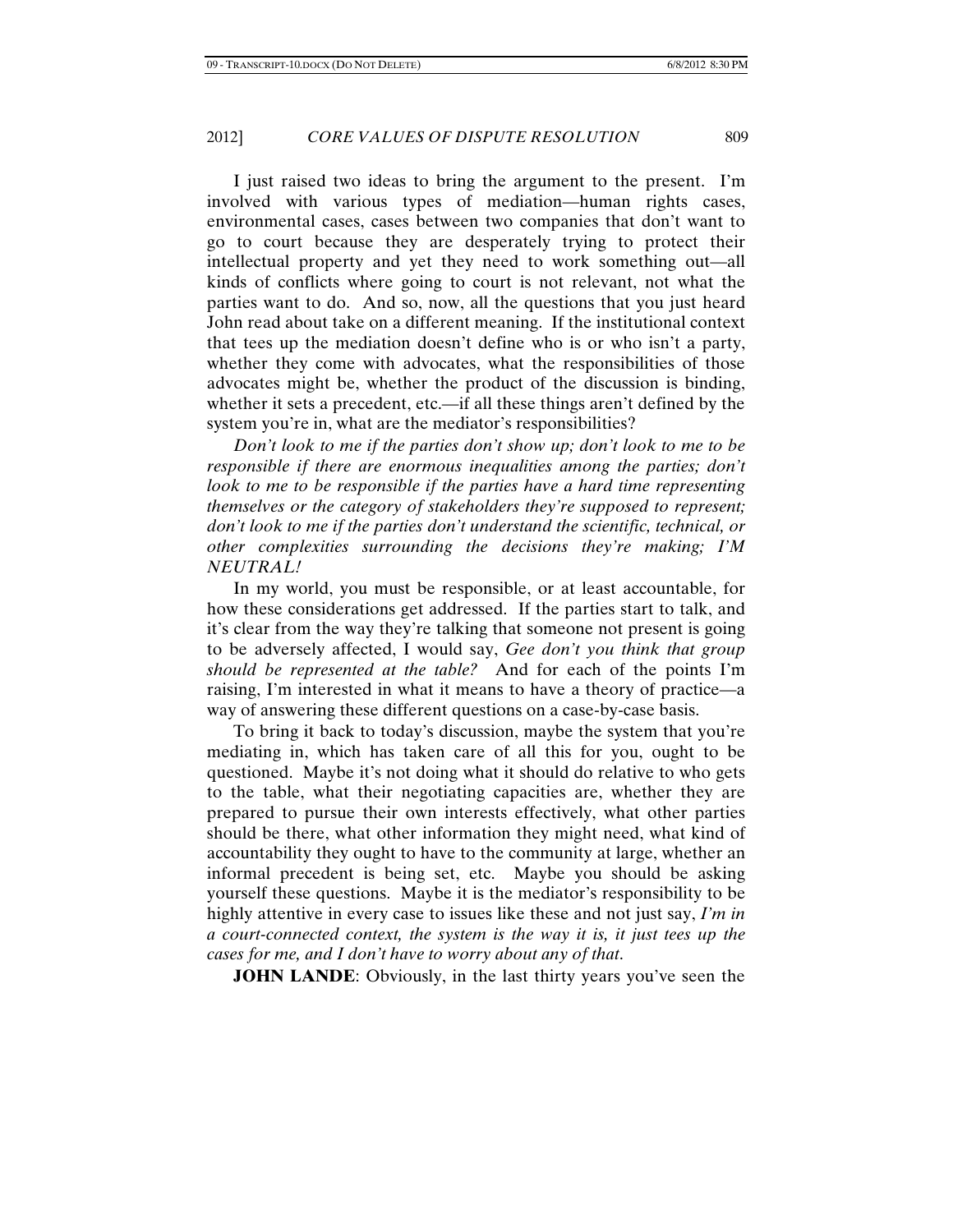error of your ways. Josh, what about you? Have you come to change your view on things?

**JOSH STULBERG**: Let me just quickly say thanks to Andrea and Peter for inviting us to do this.

Actually, I would like to take this opportunity, because it doesn't happen frequently, to publicly state what a privilege it is for me to be on this panel with Larry. Larry and I have been friends for thirty years. He is one of the builders and leaders in our field. We disagree on some matters—some significant matters—but that's because we care about this whole field.

Larry challenges us to think in a context other than the family dispute arena, and I would like to join him on that. But let me just bow to all of you who work and toil in the family area. I'm not sure there's a more important, challenging arena in our society that requires more work, thought, and talent, and it is reassuring to know that persons like yourselves have dedicated your talents to this area.

Let me try to come at the question John has posed in a slightly different way than the way in which Larry has set it up. At a conceptual level, I think of mediation as embracing the following elements. First, mediating is a justice event. It is not a casual conversation; it is not a conversation to create a business deal. It is a justice event, and so needs to be conducted with those values in mind. Second, participants are members of the political community. While I certainly want to support the central value of personal autonomy, that value cannot skew or escape the fundamental fact that we are all members, in an important sense, of a political community. How I want and choose to live my life is, to some extent, clearly and appropriately shaped and constrained by how others want to live their lives. It is simply not true that one's "selfdetermination" licenses him or her to do whatever she wants. Third, at least at a conceptual level, there is an important difference between concepts of impartiality, objectivity, and neutrality. My argument years ago—and I still believe it—is that neutrality is distinctive. It is neutrality with respect to outcome, not process. Being neutral means adopting an unswerving commitment to structure and guide a conversation that simultaneously embraces the values of a justice event and that encourages and cultivates disputing parties to work out matters in a way that they want to live their lives as members of a political community. That may sound like an abstract or "highfalutin" theory, but I am confident that it plays out in practice. I think if I were rewriting what I wrote thirty years ago, I would emphasize more strongly that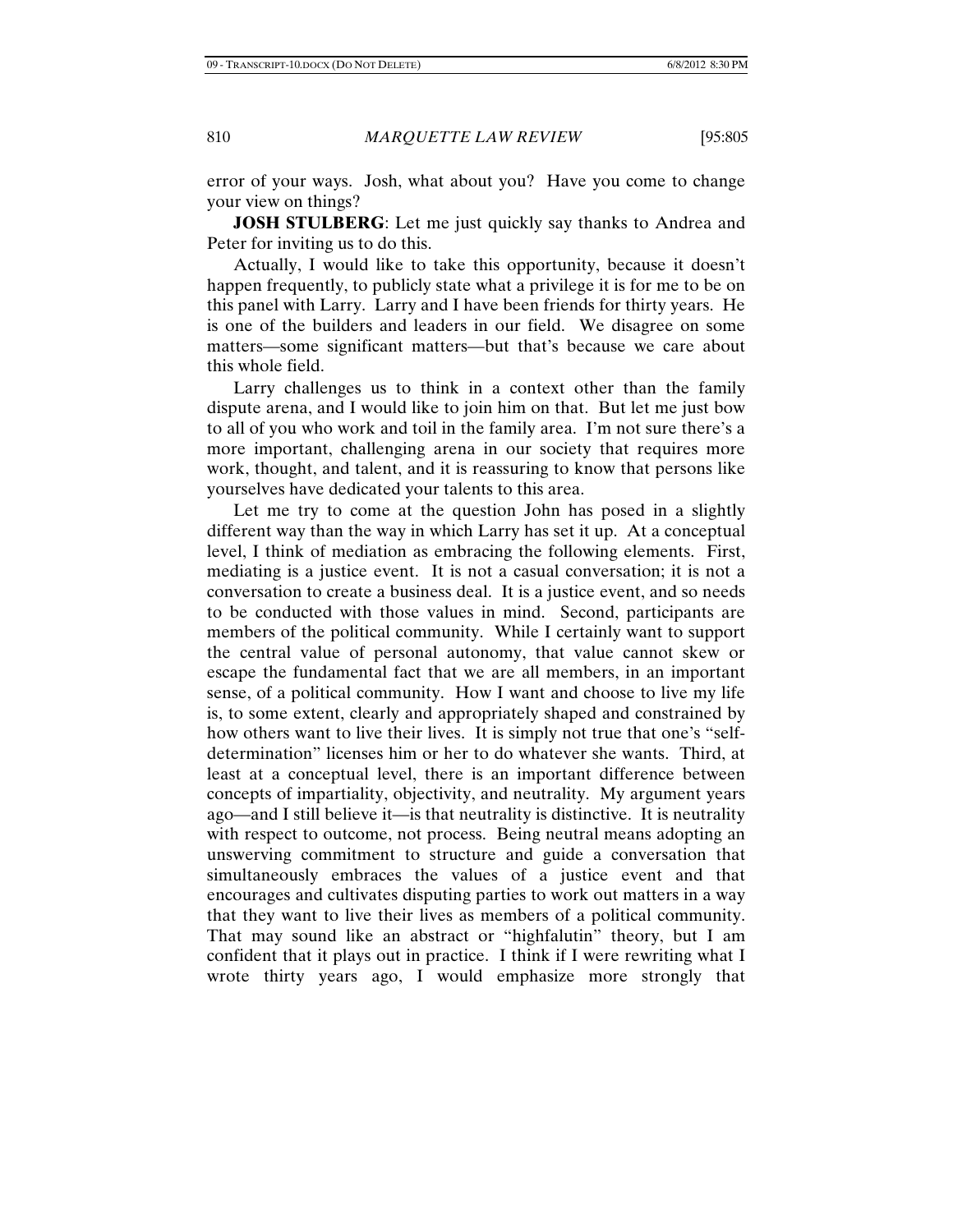mediation's central values systematically support not only party selfdetermination, but also, crucially, party responsibility.

The mediator's posture, then, must be congruent with promoting each of those central values. Let me end this way. With characteristic elegance, Larry talks about mediators who are working in public policy contexts. The image portrayed there, of course, is that parties are making decisions that foreclose options both for people not at the table and as well as for members belonging to future generations. If someone bulldozes a particular plot of land, it is hard, if not impossible, to recapture it. Given that substantive context, Larry argues in our *Vermont Law Review* exchange that a mediator should be held accountable for the negotiated outcomes in the ways that he prescribes. But he also claimed that mediators working in other contexts, particularly those who mediated labor-management collective bargaining impasses, did not confront that same challenge. I tried to argue that he was incorrect factually about that claim; I believe that disputes involving labor–management collective bargaining matters, as well as other explosive community disputes, share the feature that the parties' collective decision at a particular moment in time significantly forecloses some (though not all) future possibilities. But that fact, I argued, does not change the core values of the mediator's role, including the duty to be neutral.

Let me support that perspective by reminding all of us of what GM and UAW negotiators agreed to just last week. Among many negotiating items, the negotiating representatives agreed to an arrangement for a two-tiered wage system. Presume that we are mediating those negotiations. The union representatives state that they refuse to accept a two-tiered wage system, claiming that, among other things, it is bad for morale. The company representatives explode. Their final comments: "You (the union) will either accept our proposal for a two-tiered wage system with our current staffing size or we will accept your proposal to continue our current wage system but we will significantly reduce the size of our work force in Michigan by relocating targeted operations to Brazil." Taking this example, where I have differed from Larry can be identified in these two ways: first, I believe that the decision to close a plant and relocate reflects the reality of a current decision that forecloses significant future possibilities; second, I certainly believe that, for this "negotiation," there are many stakeholders who will be significantly affected by the negotiating parties' decision but who are "not at the table." But I differ from Larry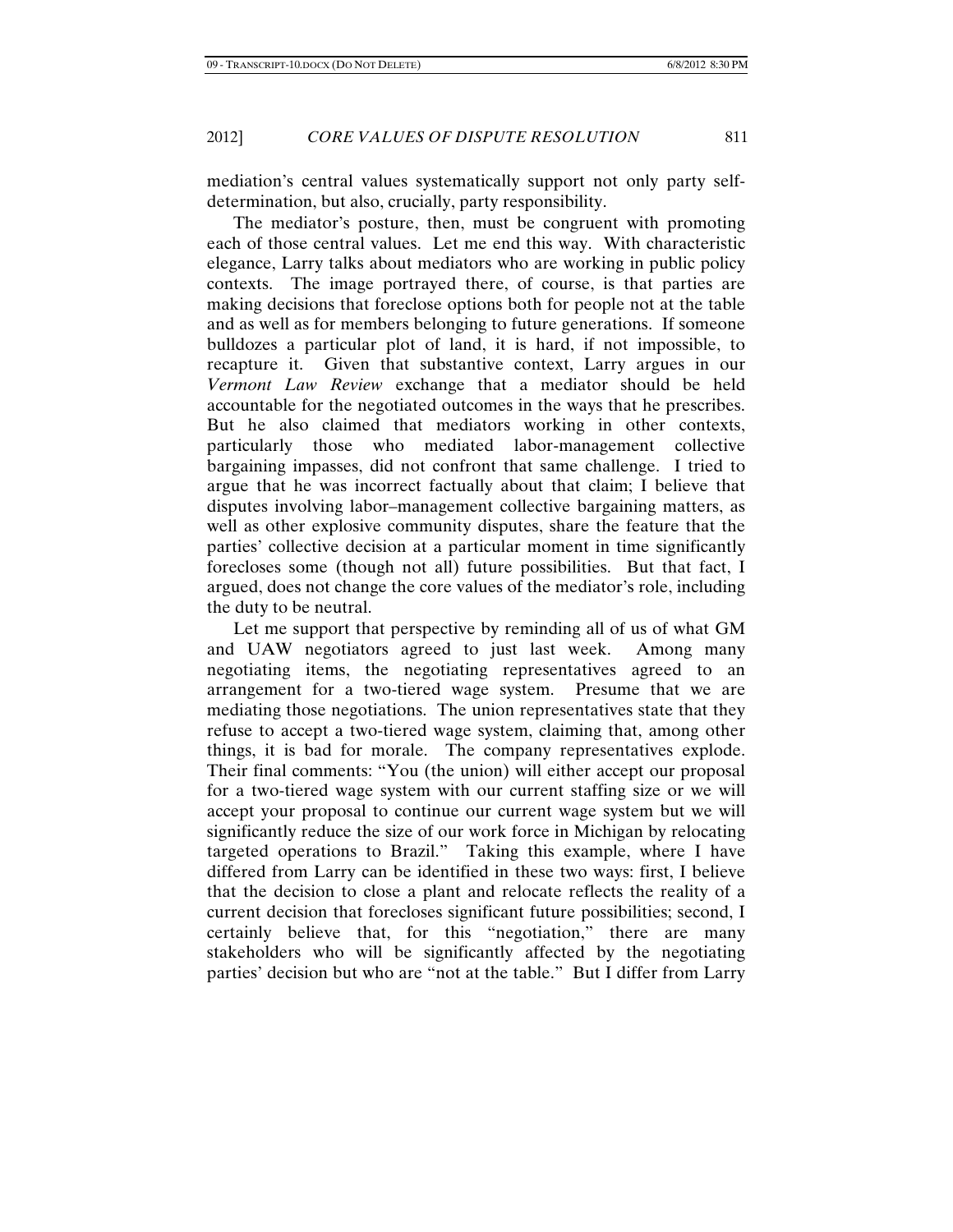in concluding that these features impose on the mediator a duty to represent those stakeholders who are not at the table or to insure that their interests are protected. Within the context of a publicly adopted statutory framework for resolving workplace issues, those parties have selected their own bargaining representatives, examined their interests, and established their distinctive priorities. The mediator's duty is to respect their dignity and promote their autonomy, not tell them what they are supposed to do.

**JOHN LANDE:** Batting clean-up is Bernie Mayer who was brought onto this panel to represent the "pox on both your houses" perspective.

**BERNIE MAYER:** I'm going to try and remember what I thought about this debate thirty years ago. Probably I thought one of two things: either you were both right or you were both wrong. I think I will stick with both wrong for the moment because it's more fun. Let me just say a couple of things about the concept of neutrality. I don't think it's a meaningful concept, at least not to me. Why not? Read Gibson's writing on this; he's sitting right up there. $4$  I think focusing on neutrality is a misleading way of looking at what we do. There are many different ways we can enter into our work as conflict interveners. We can play all sorts of roles if we are transparent about what we are doing. But the idea that we are not going to take any action that will alter the outcome based on our values or our knowledge is unrealistic. It's impossible not to affect the outcome because we inevitably will, no matter what our values or beliefs about neutrality. I think the real question here is about what our intentionality is and what our social responsibility is. In whatever role we play, we have to be clear about our intentions and how we see our responsibilities. And in most mediation structures I've seen, there is room for a lot of variation in how people view their role and responsibility. The key is that mediators are clear and transparent about this.

My specific concern about the way this debate has been framed is two-fold. First, I don't think mediators have the power to affect the outcome in the way you talk about, Larry. It's fine to say we should, but it's unrealistic. What we can do is help design the structure of the

<sup>4.</sup> *See generally* Kevin Gibson, *Harmony, Hobbes & Rational Negotiation: A Reply to Dees and Cramton's "Promoting Honesty in Negotiation*,*"* 4 BUS. ETHICS Q. 373 (1994); Kevin Gibson, Leigh Thompson & Max H. Bazerman, *Shortcomings of Neutrality in Mediation: Solutions Based on Rationality*, 12 NEGOT. J. 69 (1996).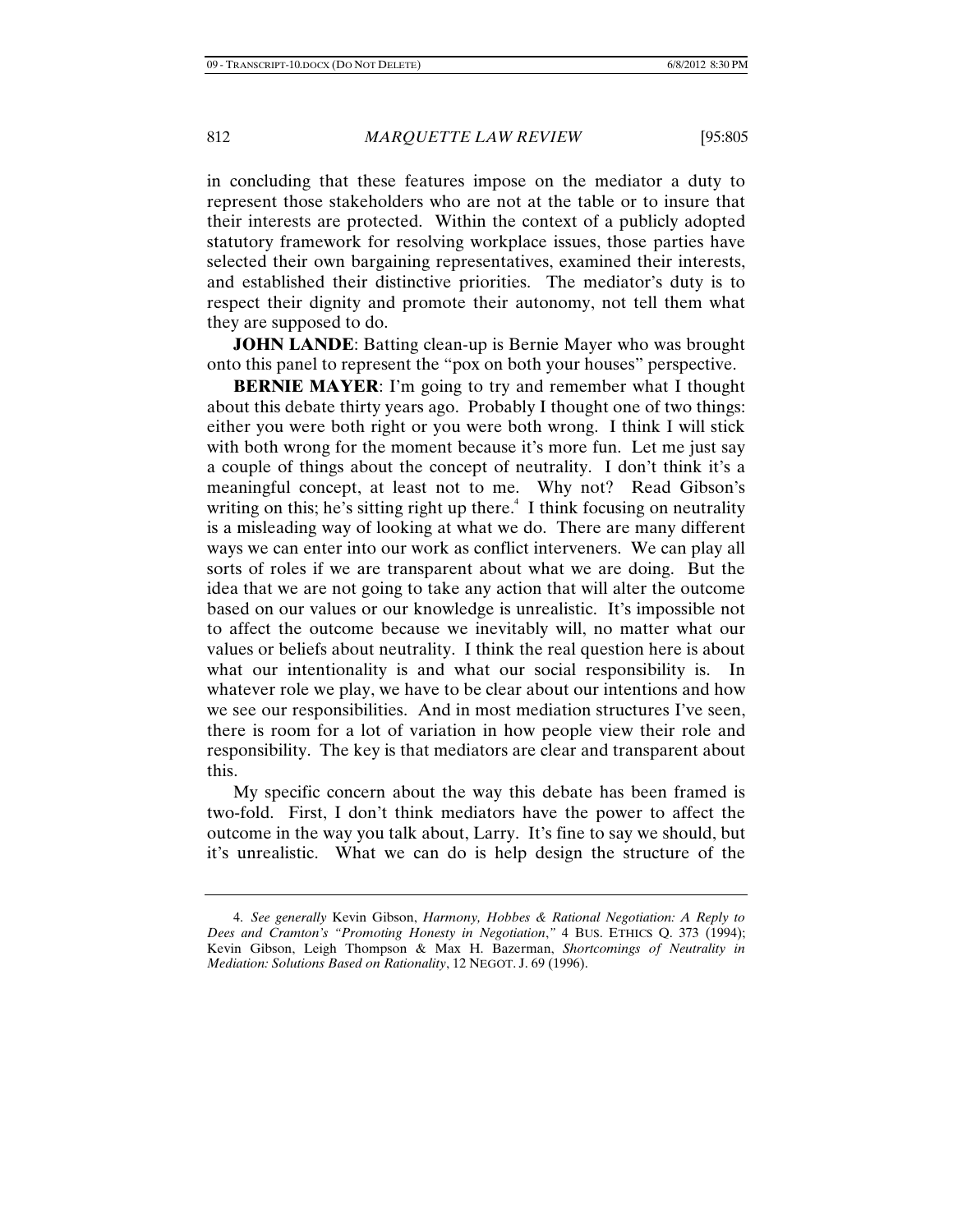interaction. That structure for interaction can have a number of safeguards built in, and then we can implement that structure in a number of ways. Larry talks about the system teeing things up. Well, I think that's exactly the relevance of how the system tees things up—it determines in many ways whether what we are engaged in is a responsible approach to dealing with cases or not. I think some of the most important things we do are not what we do when we are sitting at the table. I think the most important thing that we do to insure a socially responsible outcome is how we design the system to make that happen and to insure that the right parties are at the table and that process is structured so as to give them a meaningful voice.

Second, when we are sitting at the table and we see the system hasn't worked right, then we can intervene in many ways, from within a neutral stance—in other words, we can insure that participants are provided an effective voice and that important issues are not avoided without intentionally trying to benefit one side at the expense of the other.

To reiterate, I think that most of the important responsibility for insuring a socially responsible process is not in the mediator's role but in the system's role—how we design the system, how we manage the system, how we train people to work within in the system, and what we do when we see the system isn't working the way we intended it to. The second challenge occurs when we are in the middle of a mediation session and are trying to insure that the process goes forward with integrity. I don't think that in either of those contexts there is a definition of neutrality that defines our role or obligations in a very clear and consistent way.

Now let me try to put this into a family context—not divorce, but child protection because this is the court-based mediation context that I am most familiar with. Child protection mediation has been very successful—it hasn't gotten the institutional support it needs, but when it's been instituted, it's actually made a big difference. There are all sorts of studies and statistics that show it actually changes the nature of the relationship between and among family members and system players (child protection workers, lawyers, etc.). I have been part of an effort as have several other people in this room—to pull together child protection mediation practitioners and administrators from throughout the United States and Canada to identify what really has made it work well.

There are several things characteristic of successful child protection mediation programs. One, you have somebody who is assigned a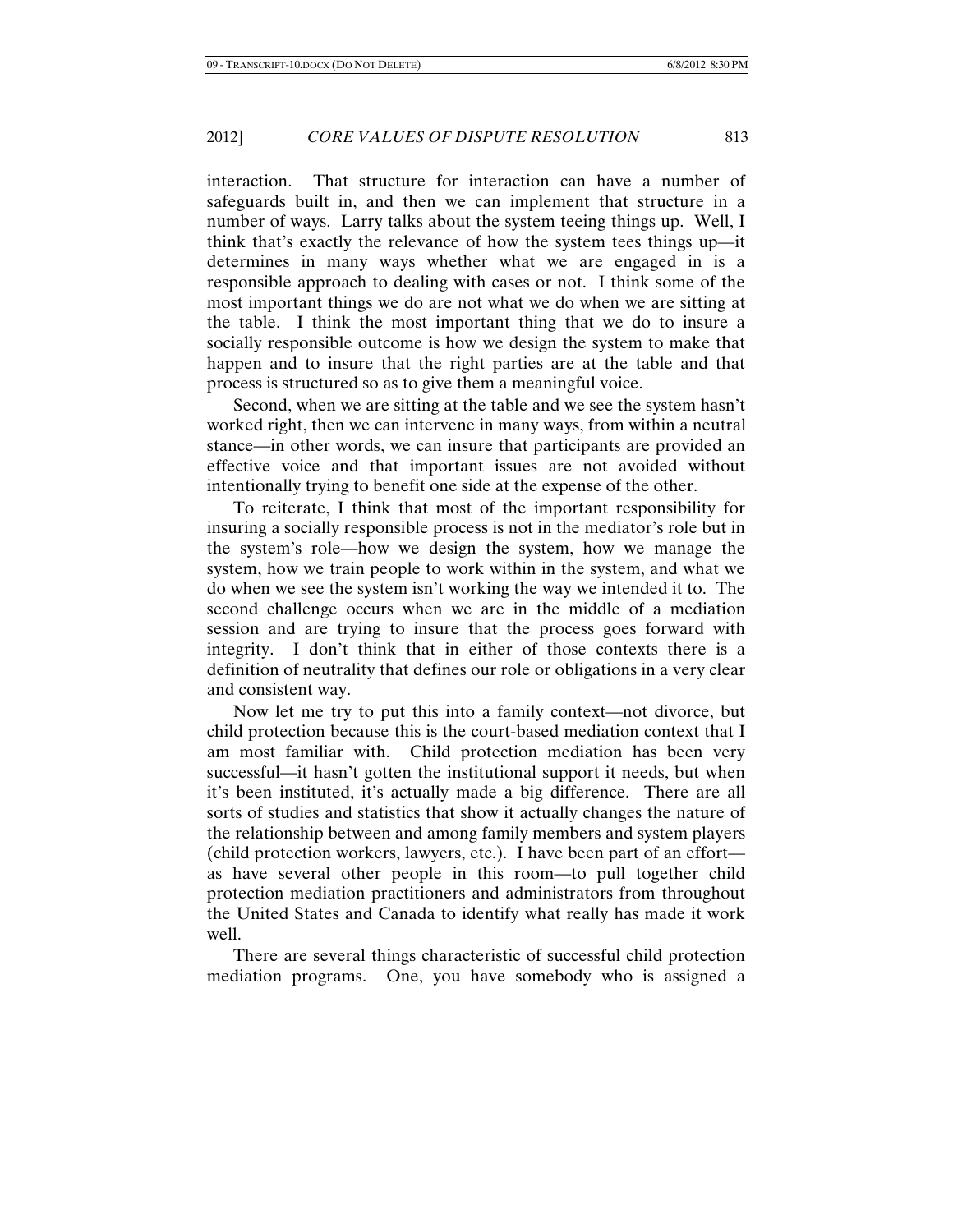systems role to nurture the system, to manage the system, to train the system, to advocate for the system, to make sure there's enough funding, etc. Two, support of the courts for doing it. Having the courts on your side so that you're not implementing this approach in opposition to the courts is essential. Three, taking active steps in how you design and conduct the system so that parents and families aren't overwhelmed by the power of the system. For example, in a study in Alaska, it was found that if mediators were provided the opportunity to work with the families for three hours before the actual mediation session to help insure that families understood what was going to occur and were more prepared, the mediation would then be characterized by better discussions, agreements that were richer, more satisfaction with the agreements, and agreements that were more durable. In this study, families were randomly assigned to a process that granted this preparation time and those that employed the more traditional approach that did not provide this up-front time. The differences were remarkable. Basically, if you design the system to allow for this advance work, you are going to have better outcomes—no matter how the mediation process itself is conducted.

You have to make sure, particularly where dealing with significant cultural differences, that families have support systems when they enter into that mediation—so they aren't overwhelmed by professionals who know each other, work with each other all the time, talk with each other, etc.

This is all about design. If you walked into the room without this kind of thoughtful design, you would be dealing with a profoundly unfair interaction. The other important design element, of course, is that you are not trying to do all this in forty-five minutes; you have to have enough time devoted to mediation for the process to have any chance of being fair and having integrity. All of this has nothing to do with whether the mediator is acting in a neutral—*whatever that means* role. It has to do with how you structure the whole setup. If, then, when you get into the room as a mediator and you don't take further steps to make sure that the parents and families aren't blown away by the system, then you are contributing to an unfair interaction, as well. So what do child-protection mediators do to insure that families are empowered? They start with parents, asking them to speak first. They take steps to avoid discussions that are exclusively between lawyer and lawyer or social worker and lawyer, with the parents reduced to passive observers—they do things to interfere with those kinds of interactions.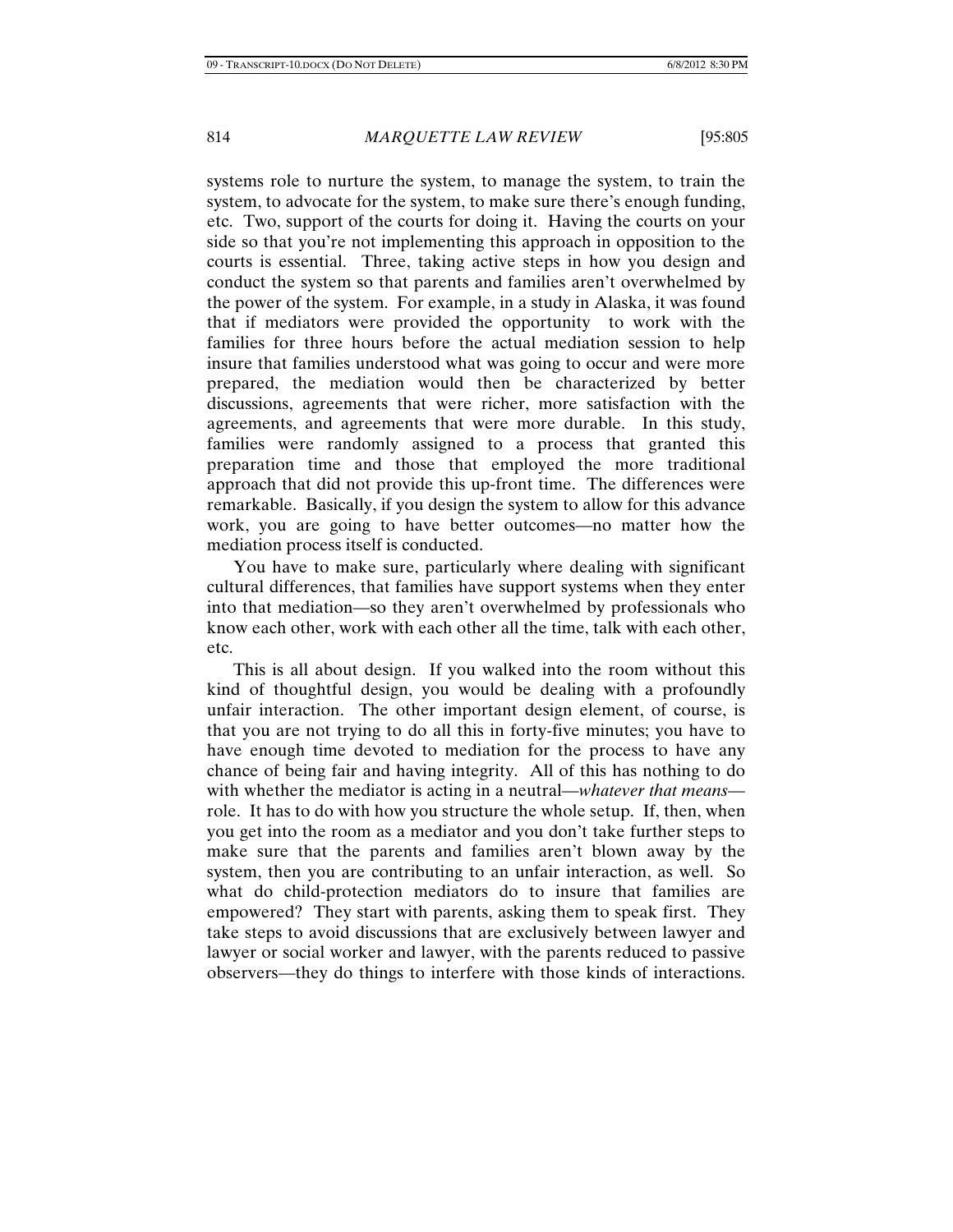Why? Not because they are trying to be neutral or not, but because if they don't, the kind of discussion that needs to occur will be less likely.

In the environmental arena, I think the "teeing up" process Larry talks about is essential, but most of this, in my experience at least, is not something that occurs at the table or by the mediator. It occurs by creating the structure within the system of interaction of environmental mediation. In environmental consensus-building processes, there is usually a steering committee, a key group of stakeholders who plan the process. In that forum, the discussions occur about who are the right groups to participate, how should the issues be framed, how should the process be structured. The conflict intervener plays a significant role in this by helping to create this committee, by working with it, by asking questions, and by helping participants think through the consequences of different approaches. Occasionally, we put conditions on our own participation related to the integrity of the process. If we don't do that, we may contribute to an unfair process. But is taking the responsibility for insuring a fair process tantamount to insuring a good outcome? I don't think so. I think it is creating the structure or implementing the structure, or making sure that a structure is in place, so that the parties themselves make sure that the process has integrity.

So to summarize what I'm trying to say, I think there are five things that are really important to look at.

First, no matter what role we take or how we see it, the key is that we are transparent about how we understand our role, as best we can. And within that there are a lot of other things we can do.

Second, we have to be realistic about our capacity—if people are relying on us as mediators to make sure that there is a fair process and a fair outcome, they are out of luck because we have very little capacity to make that happen unless we work through the overall structure. And that's the third thing.

This is as much about the structure within which we work. I have worked with many court mediation programs and court dispute intervention programs around the country, and the biggest problem is not how the mediator behaves, but how the structure is set up. The biggest ethical challenge we have is when we are asked to work within structures that we ought not to agree to work with—for example, working with a mediation structure that asks us to mediate a divorce in forty-five minutes. This is a serious ethical challenge.

Fourth, it's not just about mediation. I think we are far too occupied with our role as mediators. I think we have to look at the broader role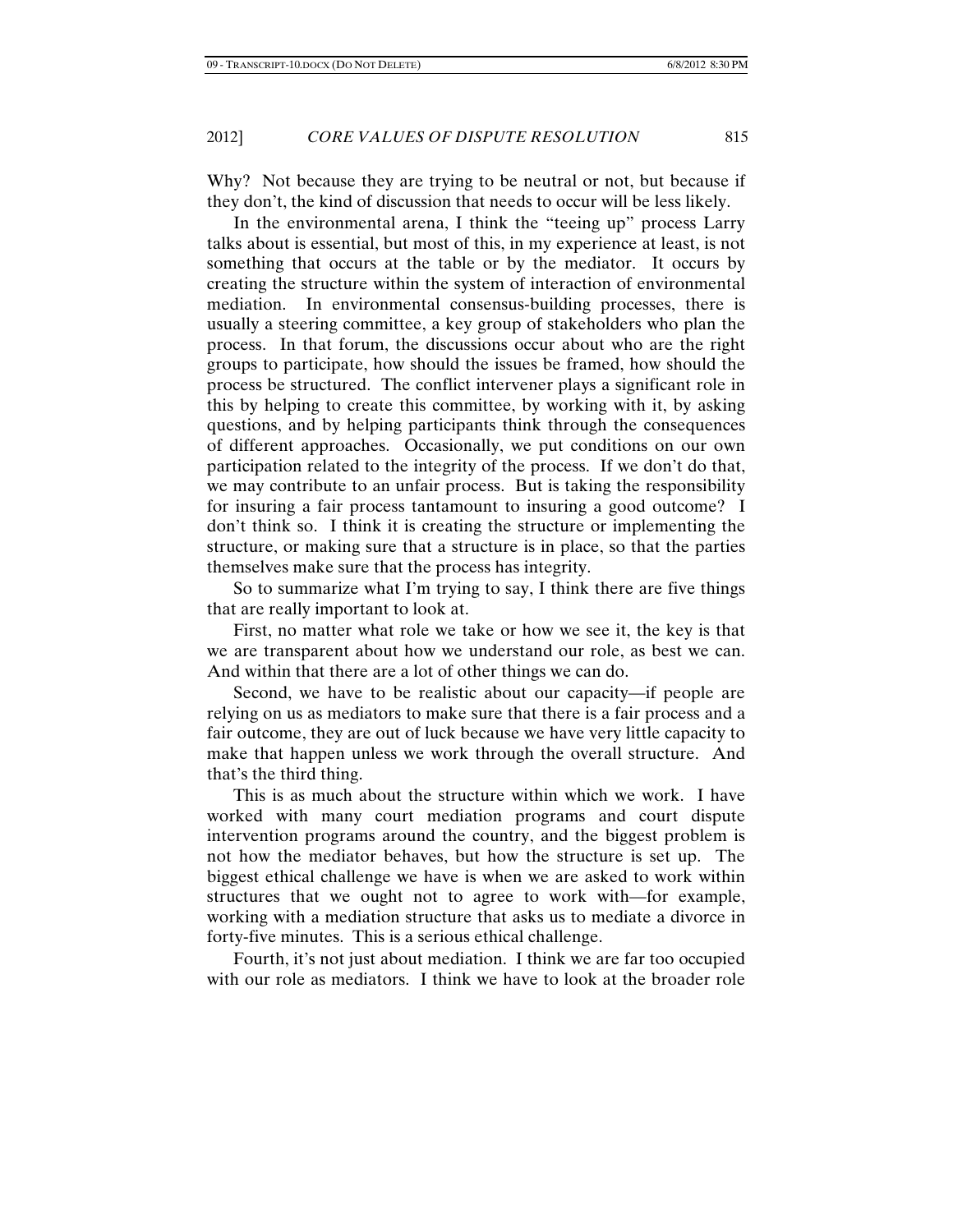of dispute interveners: structural roles, third party roles, and allied roles.

And the fifth thing we have to look at is our fundamental purpose. To use child protection mediation as an example—in the studies and the surveys we've done, most program administrators would say the best outcomes in these cases occur when you get people talking to each other in a new way. The problem is judges are not so pleased if we report to them that we had a great conversation but didn't get an agreement and the case will have to be tried. So we are under pressure to get agreements, even when we know that the most important challenge in child protection is to change the nature of the dialogue. But at least we have to be sure that we're clear that our purpose is something other than simply serving what a court wants, and our purpose has to be to serve everyone in the process in some way, particularly families and children.

**JOHN LANDE:** Larry, I know you wanted to comment, and Josh as well.

**LARRY**: Let me put a finer point on the kinds of choices that I think mediators have to make, whether in well-structured processes or less well-structured processes. I think most mediators believe that a good process almost always yields a good outcome. At the heart of what we do as mediators is trying to structure a good process—whether we gin it up ourselves or let the system tee it up. But notice, that means we are taking responsibility for a good outcome by ensuring that the process is organized and managed properly. So, if a good process yields a good outcome—if we believe that—then we are obligated to say what we mean by a good outcome.

So, what would a good outcome be in a mediated case? I argue that (1) the outcome must be viewed as fair by the parties; and (2) the process and outcome ought to be as *efficient as possible*—that is the parties ought to think that whatever time and money was spent, was well-spent. Now, I'm not sure that the parties are the only ones who have a right to assess the outcome. The system managers might want to say something about that as well. So a good outcome is fair and efficient, and then Bernie mentions that the result should be stable—we don't want unhappy participants to shun their their negotiated commitments. This doesn't mean results can't be revised, but if an outcome is not stable, it probably wasn't a good process because the outcome wasn't one that people were willing to abide by.

Fair, efficient, stable, and now I would suggest a fourth indicator of the quality of a mediated outcome—and that is, it ought to be *wise*.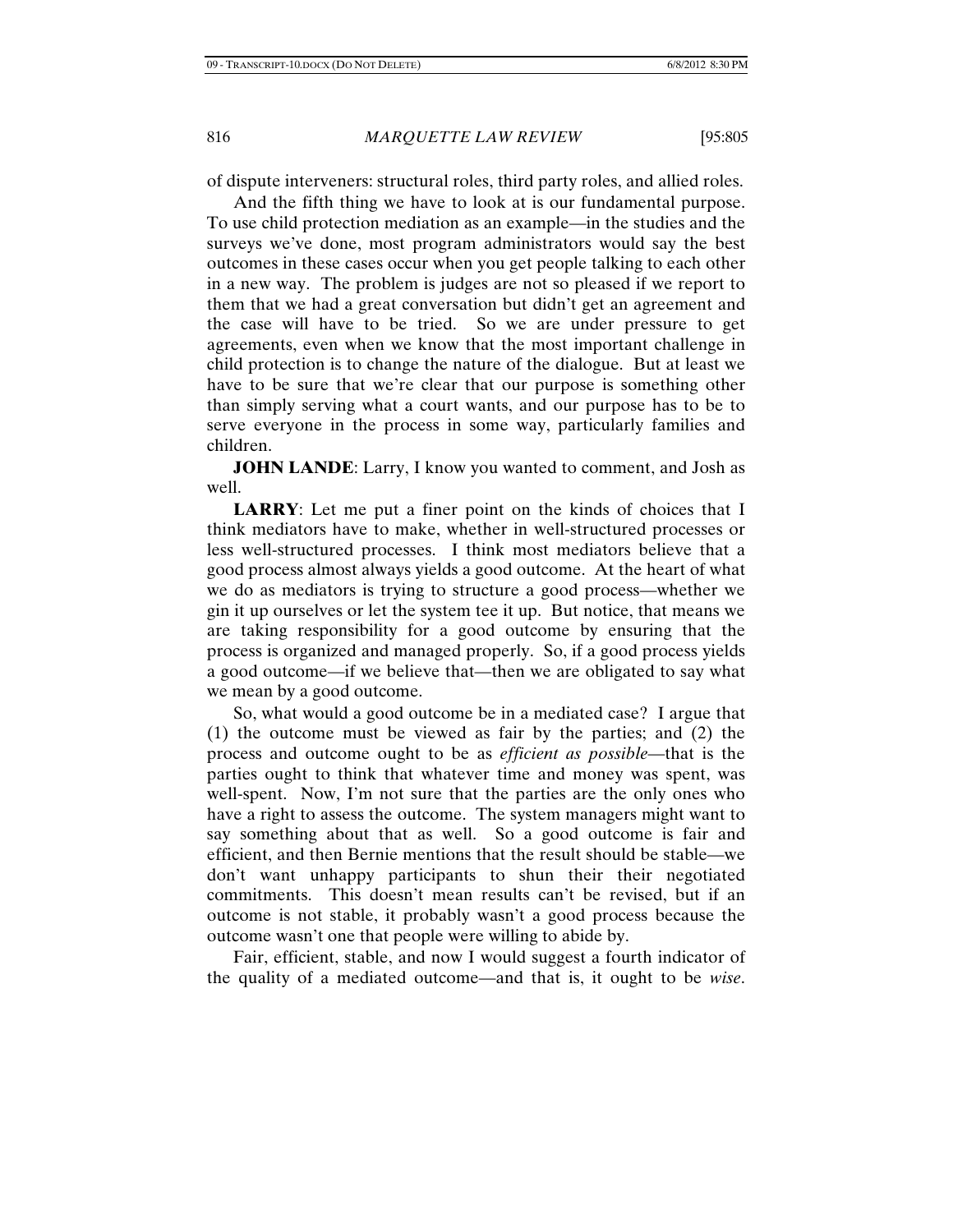Now what is a wise outcome? In retrospect, you could say that if the parties used the information available to them they probably reached as wise an outcome as they could. What a pity if they reached an outcome that didn't work well because they didn't bother to take account of the information or resources available to them. Fair, efficient, stable, wise—for me, these are the four qualities of a good mediated outcome.

As mediators, we need to be prepared to say what we think a good outcome is. If I take responsibility for a good outcome—or these four qualities of an agreement—then I've got to do something during the process to try to help the parties produce such outcomes. I have to remain impartial, but I can take responsibility in various ways for the management of the process. I can do this without taking sides, but I can make clear my commitment to helping the parties reach a high-quality outcome. I don't think that's a contradiction. I think I can ask questions that cause participants to think about choices they are making and whether those choices will lead to a "high quality" outcome. Here is an example:

 OMG, that's gonna change the outcome! Yes Why? 'Cause I want to affect the quality of the outcome! Why?

 Because my whole reason for being involved is to try to help the parties reach a good outcome!

 Am I trying to steer the outcome to a particular result because I favor one side or the other?

 No. But in a societal sense, how can I justify people participating in a mediation process unless I can make a case that the process I am suggesting has a chance of producing good outcome? And so, by asking questions, I can make a difference.

**JOSH (interrupting Larry)**: But, Larry, there is no requirement to be impartial in order for someone to help disputing parties promote a fair outcome that is efficient and wise.

#### **LARRY**: Good.

**JOSH**: So when you say that you, the intervener, need to remain impartial in order to promote "the good outcome," I can challenge that by saying, "no, you, the intervener, do not need to be impartial. You need to be really smart; you need to be savvy in terms of how to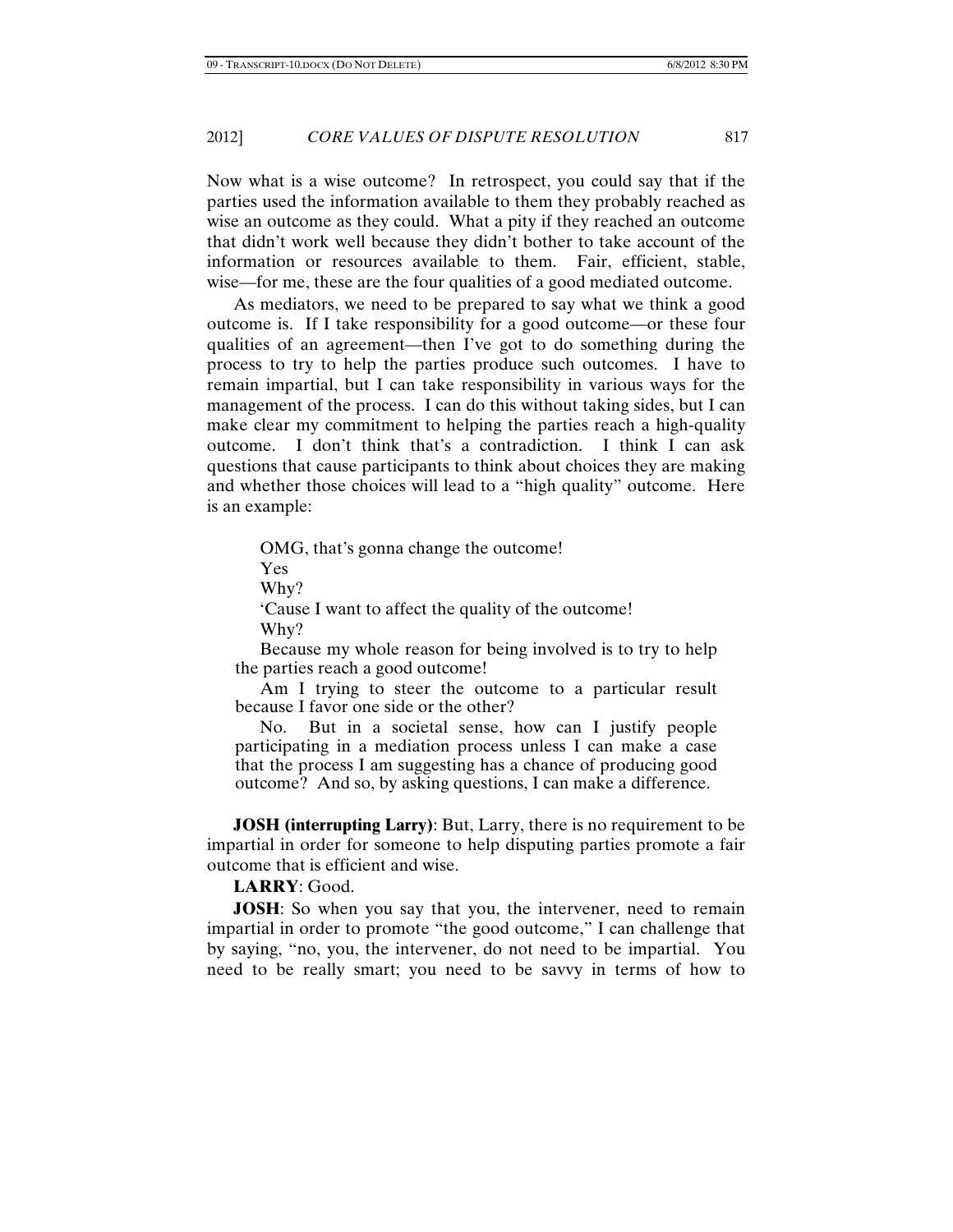facilitate a conversation that yields a good outcome." We don't disagree that a good process generates a good outcome.

**LARRY**: Phew.

**JOSH:** Let me restate my point. On those criteria you cite—fair, efficient, stable, wise—I don't think the intervener being impartial is a necessary condition for effectively serving the parties' goals that fare well on those standards. As a practical matter, it might be prudent to be impartial so people work with you, but there is nothing in principle that requires the mediator, the intervener, to be, in your words, "impartial," and in mine, "neutral," in order to help them reach such outcomes. You and I agree that good process generates good outcomes, where good process reflects just that—it is fair, efficient, and stable; but the standard of "wise" introduces a substantive, not process, criterion—you accept it but I reject it.

Just one final point before Bernie gets in. I understood your earlier comments—both those in the Vermont article<sup>5</sup> and what you said today—to be that one of the real challenges is who the parties are. And if not all the parties—people affected by the outcome—are in the room, you don't have a good process, even though everybody who actually is there does view it as "fair." I'm not sure how—

**LARRY (interrupts)**: Substitute "stakeholders" for "parties."

**JOSH**: Okay. My question can be stated: *If all the stakeholders are not in the conversation, then is it the mediator's duty—in terms of being responsible for the outcome, accountable for the outcome—that the intervener in some sense represents those interests?* 

**LARRY**: I don't think the neutral can represent those interests. I think that the neutral, in an effort to take responsibility for the quality of the outcome, can do a number of things to help ensure that all the appropriate stakeholding interests are represented, not by representing them but by saying, *Do you think a draft of this agreement ought to be reviewed before it's finalized by a group that hasn't been at the table? Aren't you worried that those groups that have been left at the sidelines might try to block implementation of the agreement? Let's at least give them a chance to review it before you finalize it. Maybe you want someone else sitting in, not in the same role as everyone else, but in some other related role. Maybe you want to make transparent what it is you're* 

<sup>5.</sup> Susskind, *supra* note 1.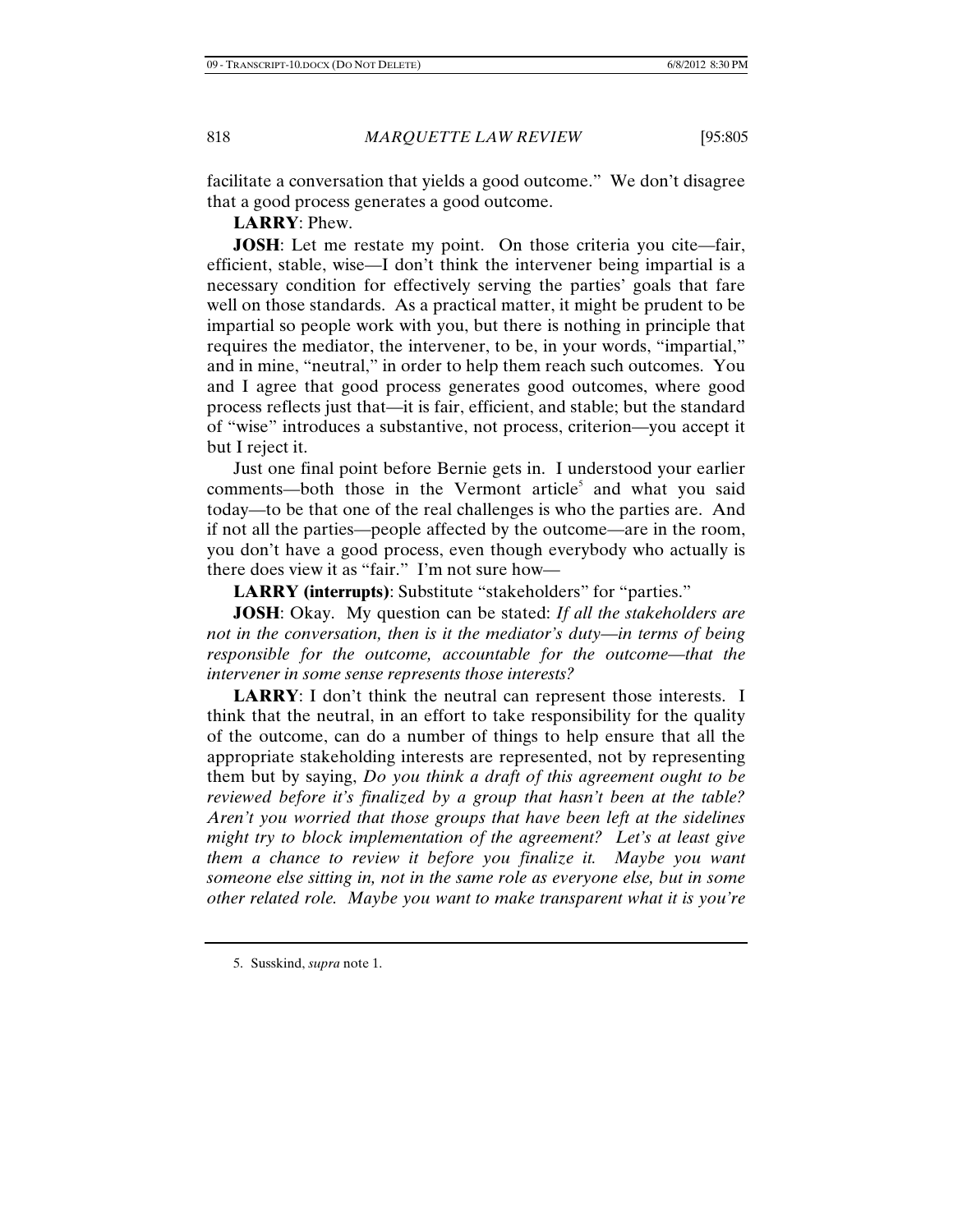*doing while you're doing it, so those groups can at least have a say.* 

I never imagined the mediator saying: *For the next half hour I'm going to represent a hard-to-represent group that isn't here. Watch me transform myself chameleon-like into that group and speak for them.*  That's not what I'm saying. But there are a whole variety of ways in which I can take responsibility for the quality of an outcome without speaking for a missing group: a mediator can ask leading questions, suggest ideas and options, or offer to carry a draft of an agreement to others who are not present and try to incorporate their reactions into a final version of the agreement.

**JOSH**: So what should a mediator do if a fourteen-year-old single child doesn't want to participate in the mediation of a divorce between her parents, though she will clearly be affected by the outcome?

**LARRY**: I can suggest that a  $GAL<sup>6</sup>$  be appointed for them and I could say to the parents, "Don't you think the interest of your child should at least be discussed here, through eyes other than yours and you have the option of a proxy to represent your child?"

**JOSH:** And the mother says, "No, I know exactly how my daughter feels."

**LARRY:** If both of them say that and I say, "Well it's my obligation to try and point this out to you, and if I can't convince you, then I can't convince you." But my responsibility for trying to ensure a fair outcome goes as far as aggressively trying to think of ways to suggest that interests not represented at the table could be represented—not to represent them myself.

**JOHN LANDE:** Or even insist that they are at the table?

**LARRY:** I could leave. That's the only form of insisting that I can think of.

**JOHN LANDE:** Bernie, do you want to straighten these guys out?

**BERNIE:** I would like to go back to something discussed earlier. I think it's misleading to say good process equals good outcome, especially in the family law area. I think that idea guides us down the wrong road all the time. I mean—people in this room can help me with this—there's a fair amount of data that shows that mediated outcomes, for example, don't necessarily differ in great degree from non-mediated outcomes in divorce. There may be more buy-in and greater nuance in

<sup>6.</sup> GAL is an acronym for "guardian ad litem."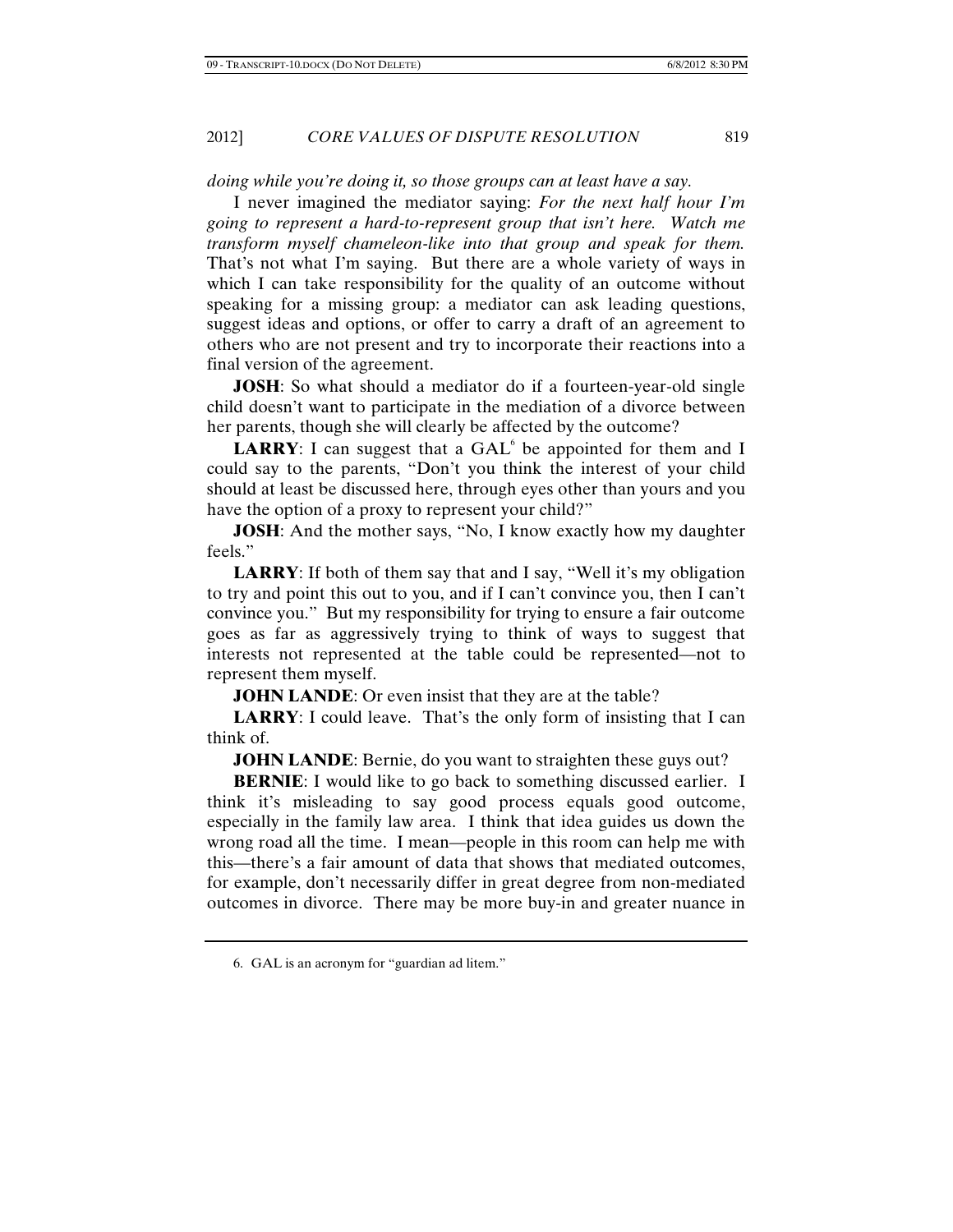the agreements; but it's not that the outcome itself is what's so different, it is the sense people have of ownership of the outcome and, maybe, the sense people have of putting some of their individual stamps on it. I also think we've been far too focused on outcomes. I think we have not delivered on this, and that's one of the problems we face with our credibility. We've said, *Hey we've got a process for you: we're going to get everybody together, we're going to come up with terrific outcomes that are going to be fair, efficient, stable, and wise, and we will all be happy about that*—and we haven't delivered. But I think what we can offer is a process that promotes a constructive engagement about key issues. A good process maximizes the chance that we will have different people coming together, involved in a constructive engagement about whatever the issue is—whether it is parenting or labor relations. And of course if we never get outcomes, that's also a problem.

Instead, I think we should view and articulate our primary purpose in bringing people together as being about helping them have the conversation that they need to have at that time, and to have that conversation go where it has the potential to go. And that's what I want, and my assumption is—and this actually works across many different kinds of disputes that I have been involved with—that if I am so focused on trying to get a good outcome, I will ultimately lose my capacity to help disputants have the kind of engagement they need to have and the result will not be a good outcome. The results of that will be that I will become an officer of the court trying to force an agreement on people that is not necessarily what they think is fair, efficient, stable, and wise—but what the court is advocating for. What really protects us against falling into this trap is remaining clear about what our fundamental ethical obligations are, regardless of the court's desire for us to come up with agreements and outcomes.

**JOHN LANDE:** Did I hear you correctly that you said there's no such thing as a good process?

**BERNIE**: No, you did not hear me say that. I think there's such thing as a good process, but I don't think that a good process should be equated to a good outcome.

**JOHN LANDE:** I'm going to make a brief comment and then open it up to the group because one of the things that is so wonderful about this conference is what a great job the organizers did in inviting fantastic people, most of whom could be up here on this stage themselves. So we want to get you engaged.

As I listen to this discussion, to me, a lot of it has to do with the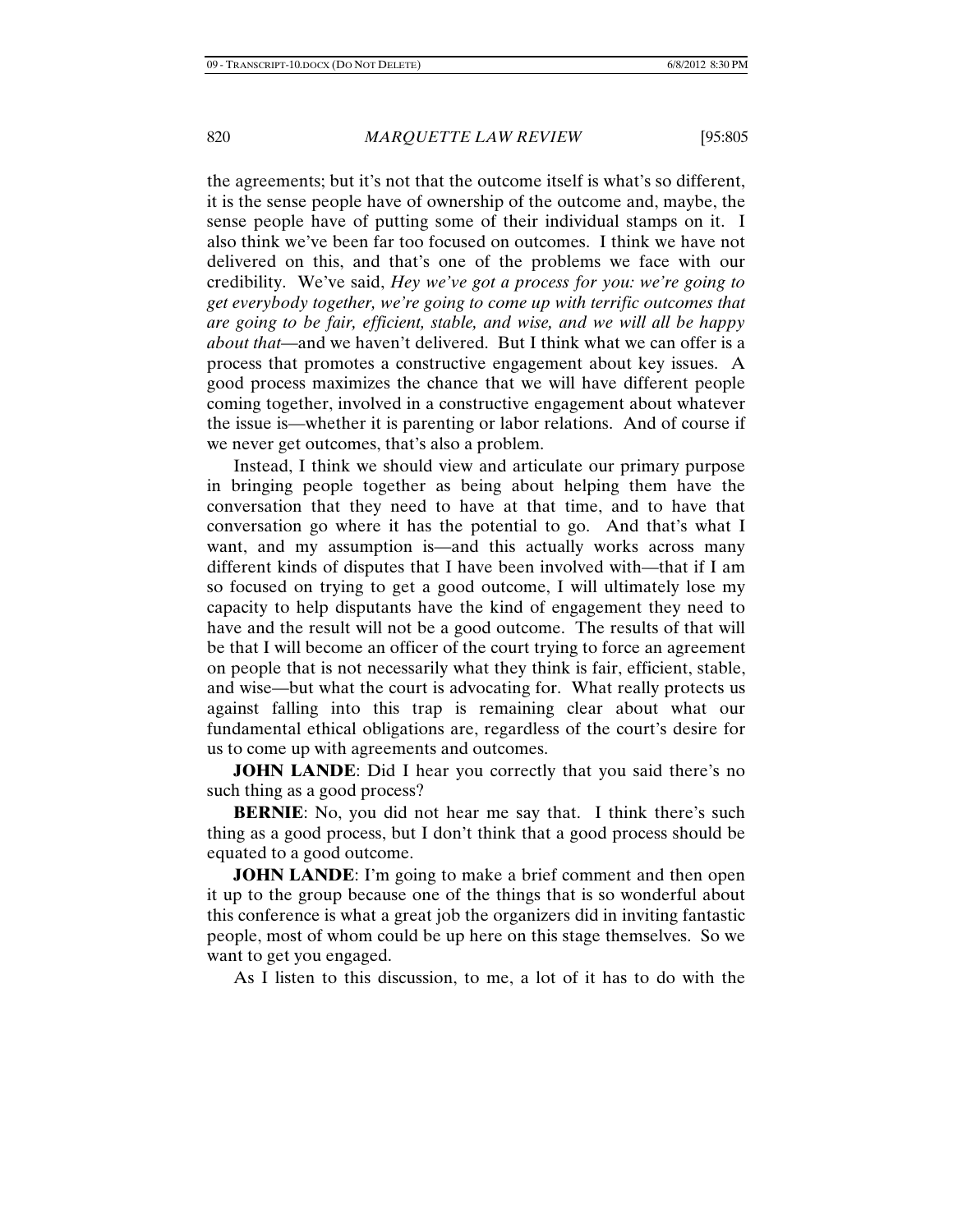question of who makes the decisions and what are those decisions. Part of it, in the theory of mediation, is that the parties make the decisions. That's the underlying rubric of self-determination. And then we get in a whole cast of characters. You have the mediators, and what is their role? I think that might be part of the issues that we've been talking about. Bernie is talking about the designer and obviously that makes a difference. When you're in the court context, the court has some responsibility if this is a justice event, as well. If they are forcing people to go into this process to some extent, maybe the court has some responsibility. Lawyers have a responsibility as well, if there are lawyers involved. So, to me, a lot of the question is, "Who decides?" And I suspect that part of the issue—and I know in looking at the survey results—is that we're leaving the parties behind. We have this whole panoply of experts and professionals, and the parties aren't making the decisions, which may be underlying some of Josh's concerns.

With that, I'm going to turn to the audience unless there's anything else that any one of the panelists would like to jump in on. Who would like to straighten them out?

**AUDIENCE**: My name is Kent Lawrence. I'm from Chicago and I'm an attorney, and I'm also with a foundation that has funded and is particularly interested in systemic improvement rather than direct service delivery. What I'm detecting is—and which is not unusual—is a semantic discussion. And I would challenge the use of the word "justice" or what the "justice system" is about, which, in my view, is really to get a conclusion, not to get justice—even if there's a perception by all the players that if it's a good result, it's just. And that ADR whether it's mediation or otherwise—is attempting to short-circuit that by having a less-resource-intensive, faster process. And there's probably a likelihood that people would prefer ADR because then people are really a part of getting that result and it's more flexible than any kind of a formal judicial process. So what I'm really asking is, don't you just go around and around when you throw out words like justice system and justice and do not look at what really is being done?

**LARRY**: Again, if we can talk about your question in more than the family and court-annexed context, there are all kinds of situations in the public arena where we just have a stalemate, and there is no way to force an outcome because a stalemate is okay for one side. I mean, we don't have to get into a discussion of the larger political debate in the United States at the present time, but one view of why we are where we are is that no result is fine—some of us think—for at least one side.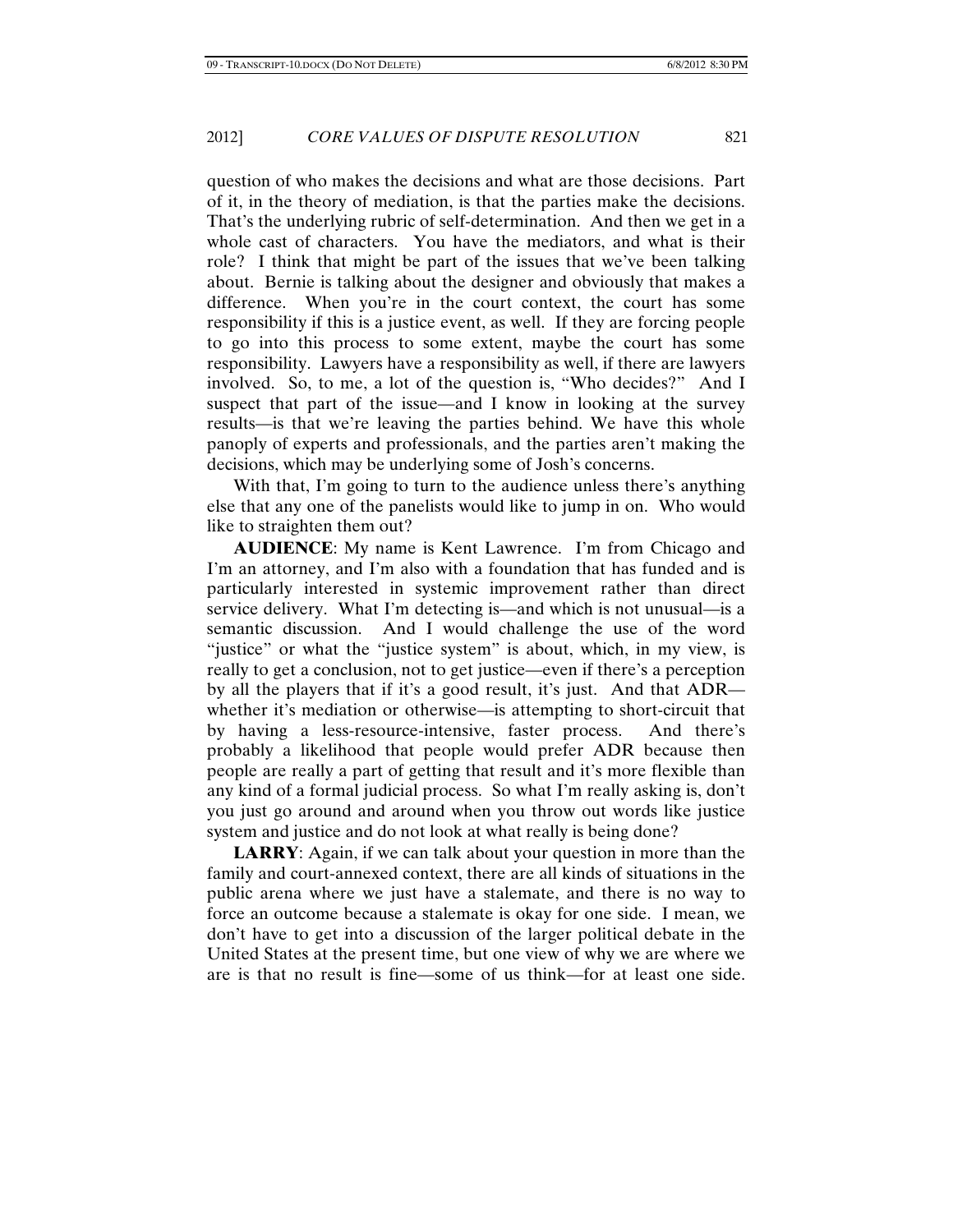Now, if we say in the court context that ADR saves time and saves money, if that's all we say—saves time, saves money—is that a good enough reason for the parties to want to use it? Maybe for some, but not necessarily for all. If we say it saves time, saves money, and gives the parties more control over the outcome, is that enough of a reason for the parties to want to use mediation rather than rely on the formal court system? I'm not talking about a context where you don't have the court system as a fallback. In the court system, if you say ADR saves time, saves money, and gives parties more control over the substance of the outcome, you'd think that a vast number of people would prefer that. If that were the case, though, ADR systems would be overwhelmed. And they aren't. My sense is that you have to promise something else about the quality of the outcome besides saves time, saves money, and gives the parties more control, in order to get people to say I want to do it this way, rather than the other way. And so, merely being definitive is not much of a selling point, especially because the other options can be definitive, too—the other options may take longer, cost more, and not give the parties as much control. We have to make a stronger case for why people should use the ADR alternative. Those of us who advocate for ADR have to make the case—and my argument is—and for me, "saves time, saves money"—that's not enough. "Saves time, saves money, gives the parties more control" that's not enough. Results are "fairer, more efficient, more stable, and wiser"—oh, that's a different story. That is what we should be selling.

**JOSH**: To pick up on that—I think we may all agree on this point. To promote the use of mediation because it saves the parties time and money and provides them some control over the outcome really isn't enough. There is a dynamic and quality about that conversation that must be structured and present. We've all experienced it. I'm not a big fan of the phrase, the "magic of mediation," but it is reaffirming to see people interact with each other and carry on a conversation in a constructive manner. I think that, to some degree, Bush and Folger<sup>'</sup> have it right: when the discussion is conducted in a thoughtful, constructive way, a dynamic occurs that generates an important social benefit that is neither time related, money related, nor in a sense,

<sup>7.</sup> *See generally* ROBERT A. BARUCH BUSH & JOSEPH P. FOLGER, THE PROMISE OF MEDIATION: RESPONDING TO CONFLICT THROUGH EMPOWERMENT AND RECOGNITION (1994).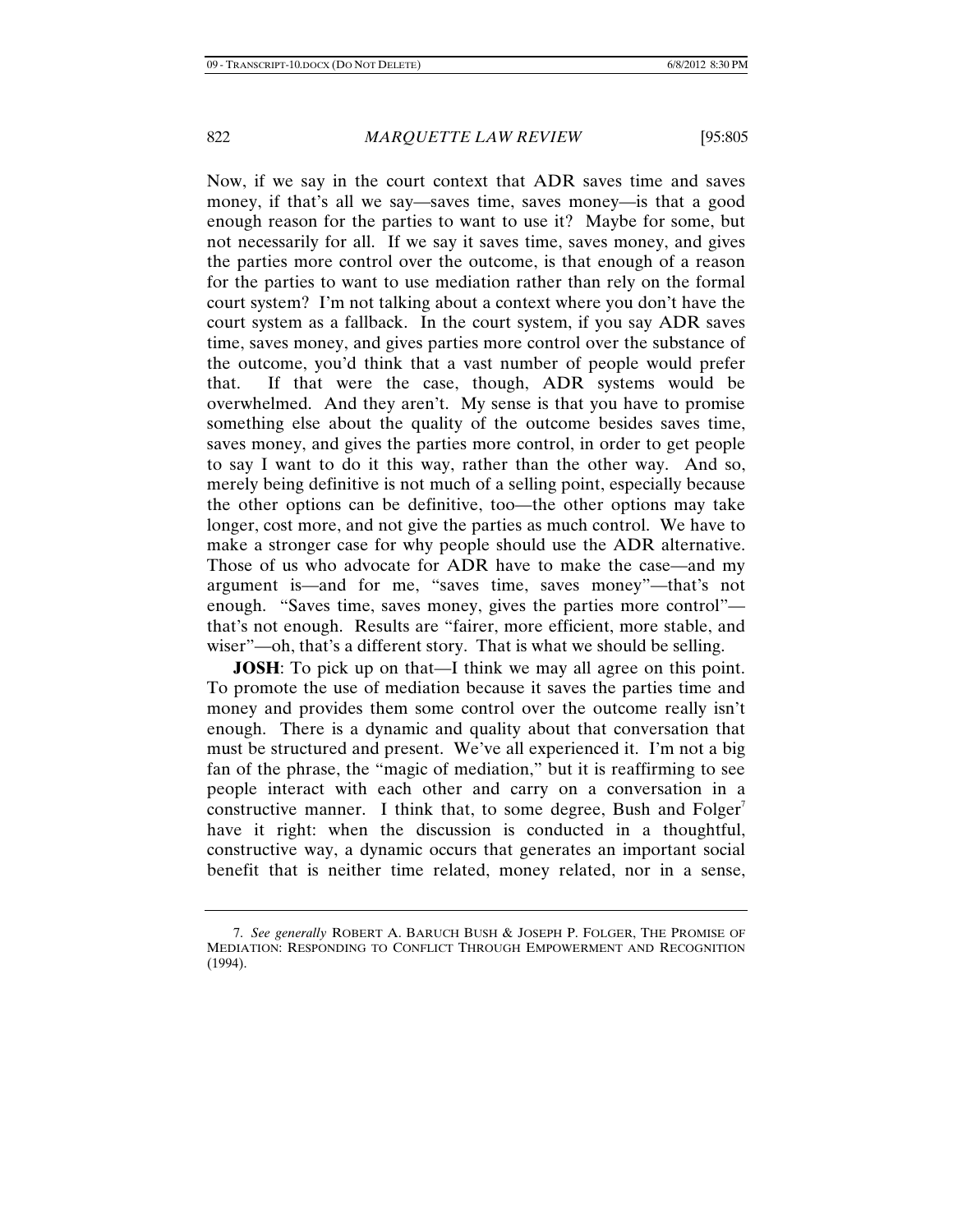controls over the outcome.<sup>8</sup> There's an engagement as members of a democratic society that is being facilitated that is its own value that should be supported.

**BERNIE**: It strikes me that the problem that we have here with the use of mediation is that people don't naturally see third parties as something they want to use. I ask all of you to think about when you use third parties in your own lives—it isn't the first, second, third, or fourth thing people turn to in a conflict—it's hard to get their heads around what using a third party means; it's hard for people to understand how it's going to give them the power, and the voice, and the outcomes they're hoping for—other systems give much more straightforward answers to them, even if they're bad answers. We need to understand this if we really want to grasp the problems in the utilization of the system. Studies on mediation show that people are very happy about the use of a third party in retrospect, but prospectively, they are not so eager to enter into mediation. And so, no matter what context we are working in, we need to consider how we address the needs people seem to have that they don't see third parties as meeting, if we really want to change the dynamic of how much our services are going to be used.

**JOHN LANDE:** For me, it's a question again of who decides. What should the criteria be? I think about a case I mediated a long time ago. A couple divorced. They were not very happy at the end of the process, but they reached an agreement. It was as good as they could get under the circumstances. I don't think that they would have said it was fair, efficient, stable, or wise. But they reached an agreement and they went on with their lives. Is it for me as a mediator to say, "Well, I'm sorry to say that it wasn't a good enough process"—or is that for them, or the courts, or whomever? So, for me, even the question of what the criteria should be is a question about who should be deciding about that.

**AUDIENCE**: One point from my own research—what I found that people weren't keen on mediating because their lawyers had portrayed court-connected mediation, for example, as a process we have to go through because the court mandates it, nothing much is going to be accomplished there. On both sides—for plaintiffs and defendants people are very, very much affected by (particularly one-shot plaintiffs

<sup>8.</sup> *Id.* at 81–112.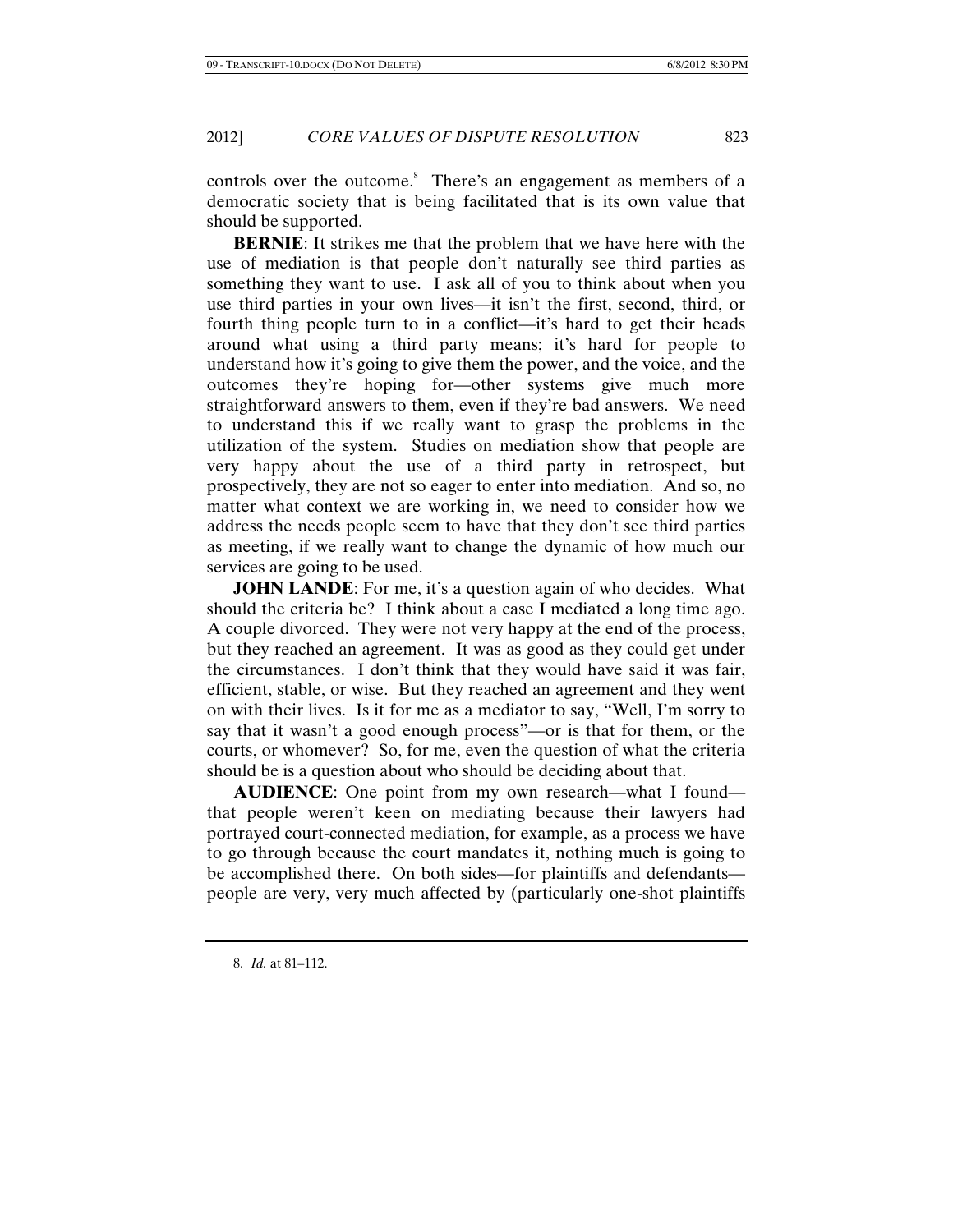and defendants) how the lawyer portrays various processes within litigation or mediation, so something maybe needs to be done at that juncture, in terms of getting people more interested and saying that this is something more justified and perhaps can even be better. But, of course, there are various conflicting interests involved that feed into that.

**JOHN LANDE:** So the first thing we should do is kill all the lawyers?

**LARRY**: No, no, no. Forgive me, because I'm about to say something I know that a majority of you won't agree with. I think "mandatory mediation" is a contradiction in terms. I've never understood how you can put mandatory before mediation and call it the same thing *because* you want people to make the choice and the effort and to put the energy in on some grounds other than "you gotta." And that's the justification when it's mandatory and so people say, *is it over yet so we can move onto the real thing*? Not just the lawyers, everybody—if you don't make the case there's an advantage, then I don't see how you can expect people to choose ADR.

**JOSH**: We disagree. And our good friend Frank Sander made the distinction a long time ago—being coerced into mediation is not the same thing as being coerced in mediation.<sup>9</sup> And the presumption that one process, namely the litigation process, is the primary one, and that everything else should be voluntary is a design feature that I don't think we need to embrace. I do want to respond, though, to lawyers who might be saying that going to mediation is a waste of time—for those teaching in a law school environment, I think we're doing better in how we are training people to participate constructively, so that it is not a waste of time or resources. But, having acknowledged that, I've got to say that, from my own experience and observations, there may be some truth to the claim that some lawyers and parties have been in mediations where it has been a complete waste of time because of the manner in which the mediator conducted himself or herself.

**AUDIENCE**: My name is Grace Hawkins, and I'm the director of a conciliations court in Tucson, Arizona. And we do have mandatory mediation, but what we've always told people is that it's mandatory that you attend, but it's not mandatory that you have to reach an agreement;

<sup>9.</sup> Frank E. Sander, H. William Allen & Debra Hensler, *Judicial (Mis)Use of ADR? A Debate*, 27 U. TOL. L. REV. 885, 886 (1996).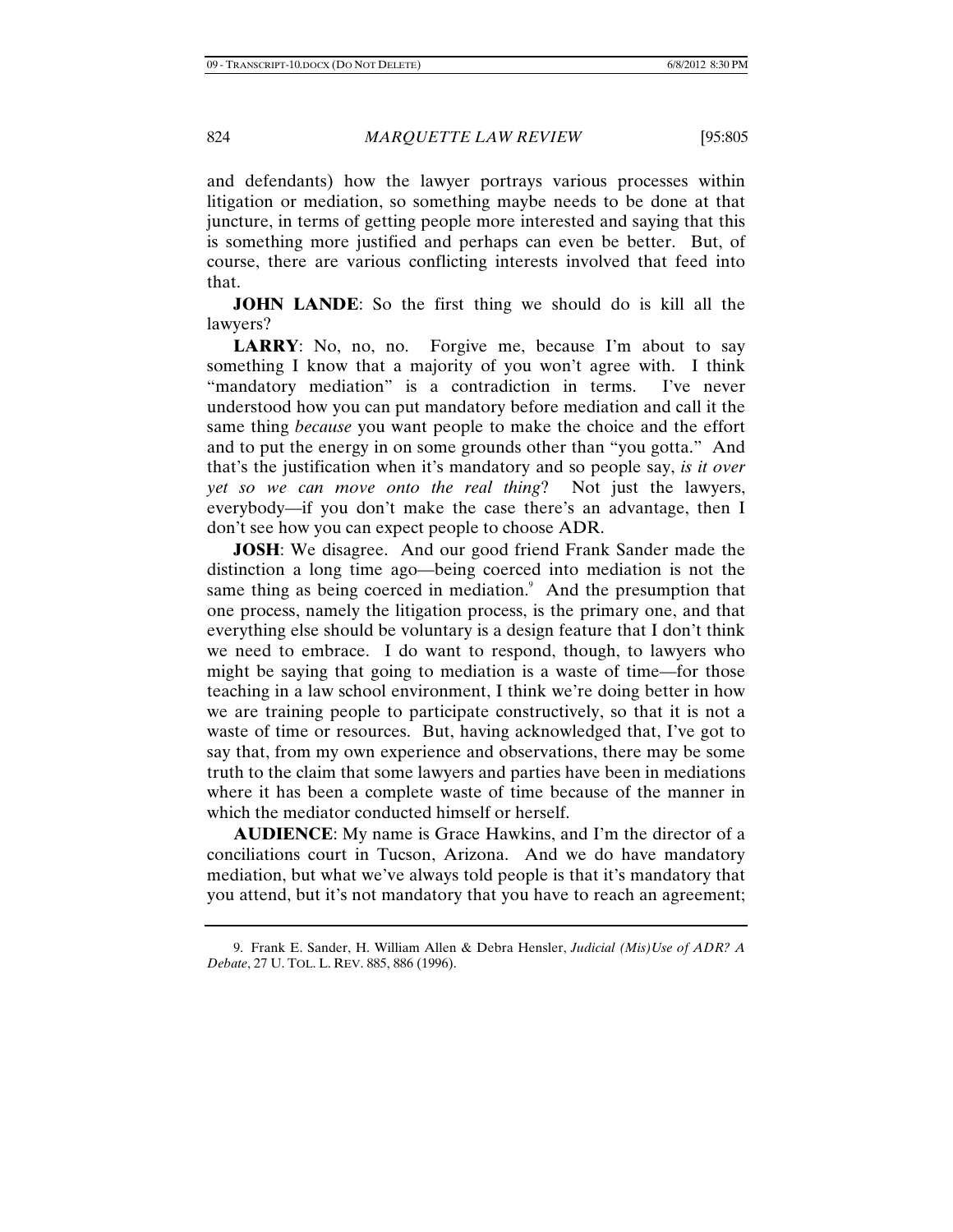we just structure the process. So I think that's kind of where the discussion about mandatory needs to come from—mediating isn't mandatory, but attending is mandatory and whether they can reach an agreement or not depends on the process.

**AUDIENCE**: Debra Browyard, office of DR in Nebraska. Thanks for the panel. Sitting here, we have so much power, vision, intelligence, and experience. I think about the year 2050—two zero five zero—and what is our, as mediators, core vision of our values as mediators playing out in 2050? I think about, as Josh just said, how the design of the justice system is channeling all toward litigation now. I'd love to revisit and rediscover what the multi-door courthouse is, and see that the public would say, *Oh I have this issue, I can go through and have constructive engagement—this is a value set with the mediators.* I would love to hear what the panelists think about the specter of the future without mediation at all in the justice system versus how can the formal justice system provide a forum for what we all believe in and work in.

**BERNIE:** I don't think there's going to be a future without mediation in the justice system—I think it's here, in one form or another. I think we get stuck on words—I'm with you on that—so saying "mandatory" in front of "mediation" may be misleading. Try putting some other word in there. You have a mandatory process where people have to get parent education in a lot of court systems; you have a mandatory process in which parents have to be screened for a variety of different services they might use.

As we go towards the future, the courts have to have a much more multifaceted, nuanced way of providing services to people. Peter Salem's article that was so controversial on instituting a triage process as opposed to mandatory mediation,<sup>10</sup> while we have to think this through a lot more practically, is right on track with where we're going to be going in the future. Families need lots of different things when they go to court, and court itself seldom meets those needs. Court hearings create the illusion of finality, but they don't really create finality because people keep coming back. Courts create a final decision for the moment. I think as we look to the future we are going to have to promote a much more multifaceted approach to helping families engage about the issues that they really need to face. One element of it will

<sup>10.</sup> *See* Peter Salem, *The Emergence of Triage in Family Court Services: The Beginning of the End for Mandatory Mediation?*, 47 FAM. CT. REV. 371 (2009).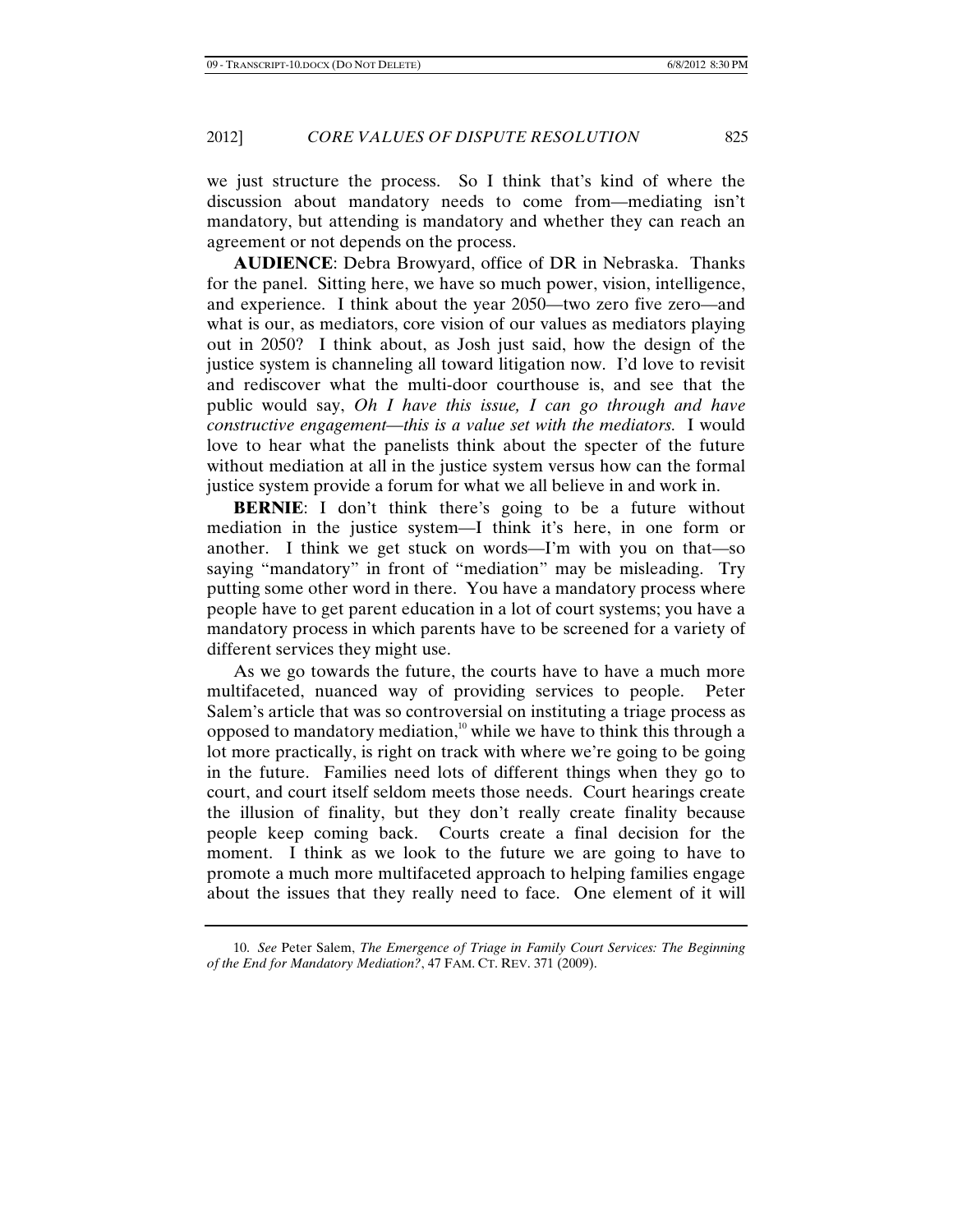always be providing services to help people talk to each other—you can call it whatever you want. I don't think that's going away; it may be under a lot of stress, we'll see programs cut out, and we'll see programs reinstituted elsewhere—that's just going to be part of what we have to face. My concern is if that's the whole range of services—that is, if the choice for families is that they either go to court, enter into mediation, or some variation on that—then we are missing out on a lot of potentially valuable services. Families need a broader range of services than that. And if we're so tied into mediation that we're unable to see the larger picture or relate to some of those other needs, I think that we will tend to lose credibility over time.

**JOSH:** I love this; this does take me back thirty years. At least at that historical moment, "the justice system," to which I am wedded and love, failed our citizens in important ways. When people occupied a University's president's office, law enforcement officers came in and beat people over the heads with billy clubs—and then those charges and countercharges went into the court systems as criminal and civil charges. But what people wanted to talk about were faculty recruiting procedures that would lead to a more diverse faculty profile, and, of course, those things couldn't be addressed in their litigation. I think that the energizing dimension of being involved in this work is the possibility—I would argue, the necessity—for mediators to move from viewing themselves on the Riskin grid $11$  as being "facilitative narrow" or "evaluative narrow" to embracing the "broad" view of disputes—that is where opportunities lie for people talking about things that matter to them. I do believe that the legal system can only do so much—I do embrace this notion of institutional integrity. But to me, in 2050 there will be multiple challenges confronting our citizens—and multiple occasions for helping to do justice. I presume that the courts will remain a primary dispute resolution institution, but certainly that is not now nor will it be the only place where solving problems will take place in robust, engaging ways. I think the future for both systems—adjudicative and mediatory—can be bright.

**LARRY**: I teach not only in law school but also in an urban planning department. We teach a method called "scenario planning." The idea is to postulate multiple, plausible scenarios as a way of thinking about the

<sup>11.</sup> *See* Leonard L. Riskin, *Understanding Mediators' Orientations, Strategies, and Techniques: A Grid for the Perplexed*, 1 HARV. NEGOT. L. REV. 7 (1996).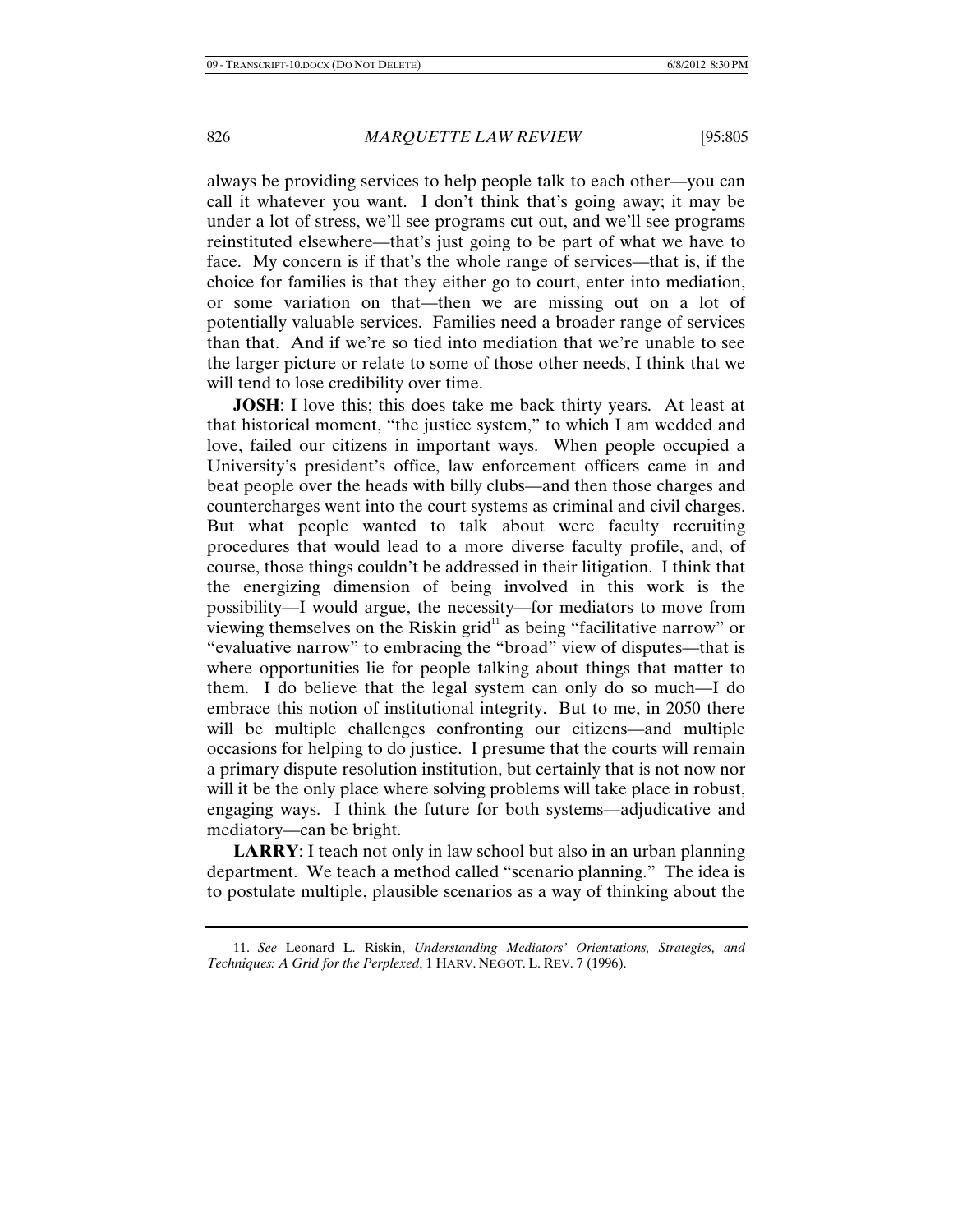appropriateness of actions you are thinking about taking now. If you judge them against multiple possible futures, you can pick a way of proceeding that's likely to work regardless of which future actually occurs.

So, here's Scenario One: Imagine it's 2050 and online justice and dispute resolution have pretty much taken over. The automated dispute resolution support system is going to ask what your complaint/problem/dispute is. Then, it is going to ask you to write down your last best offer. The computer will collect that information from all the parties. There will be an algorithm built into the computing system that typically splits the difference—although it can be any algorithm you want. The result will be emailed to you. This will save even more time and even more money. The parties will feel that they are in control, but really, no problem-solving will take place. That's Scenario One. No more face-to-face interaction. They won't need us or anybody like us. I'm sure some of you have purchased stuff online and had a problem with delivery. You've already bought into an impersonal online dispute resolution system.

The alternative scenario, Scenario Two, is real problem-solving. That is, mediation on a case-by-case basis that doesn't rely on general rules or formulas. Scenario Two will provide real problem-solving in each separate case. Read the new book called *Practical Wisdom* by Barry Schwartz and Kenneth Sharpe.<sup>12</sup> It's a brilliant book. It says that general rules for handling difficult situations are not what we need. Instead, we need the ability to make wise decisions in particular cases. $13$ How do we train people to do that? How can we assist in that process? Mediators do case-by-case problem-solving. You can't get that from an automated system. And if we can't make the case for Scenario Two, then we are likely to end up with Scenario One in 2050. People like us won't be in the story at all. Because if all we argue is that ADR saves time and saves money, we can probably do that in an even more efficient fashion online, using a fully automated system. ADR has to offer something substantial: problem-solving in which the details of a particular case decide the outcome.

**JOHN LANDE:** With that, we are going to bring this to a close. As

<sup>12.</sup> BARRY SCHWARTZ & KENNETH SHARPE, PRACTICAL WISDOM: THE RIGHT WAY TO DO THE RIGHT THING (2010).

<sup>13.</sup> *Id.* at 5–6.